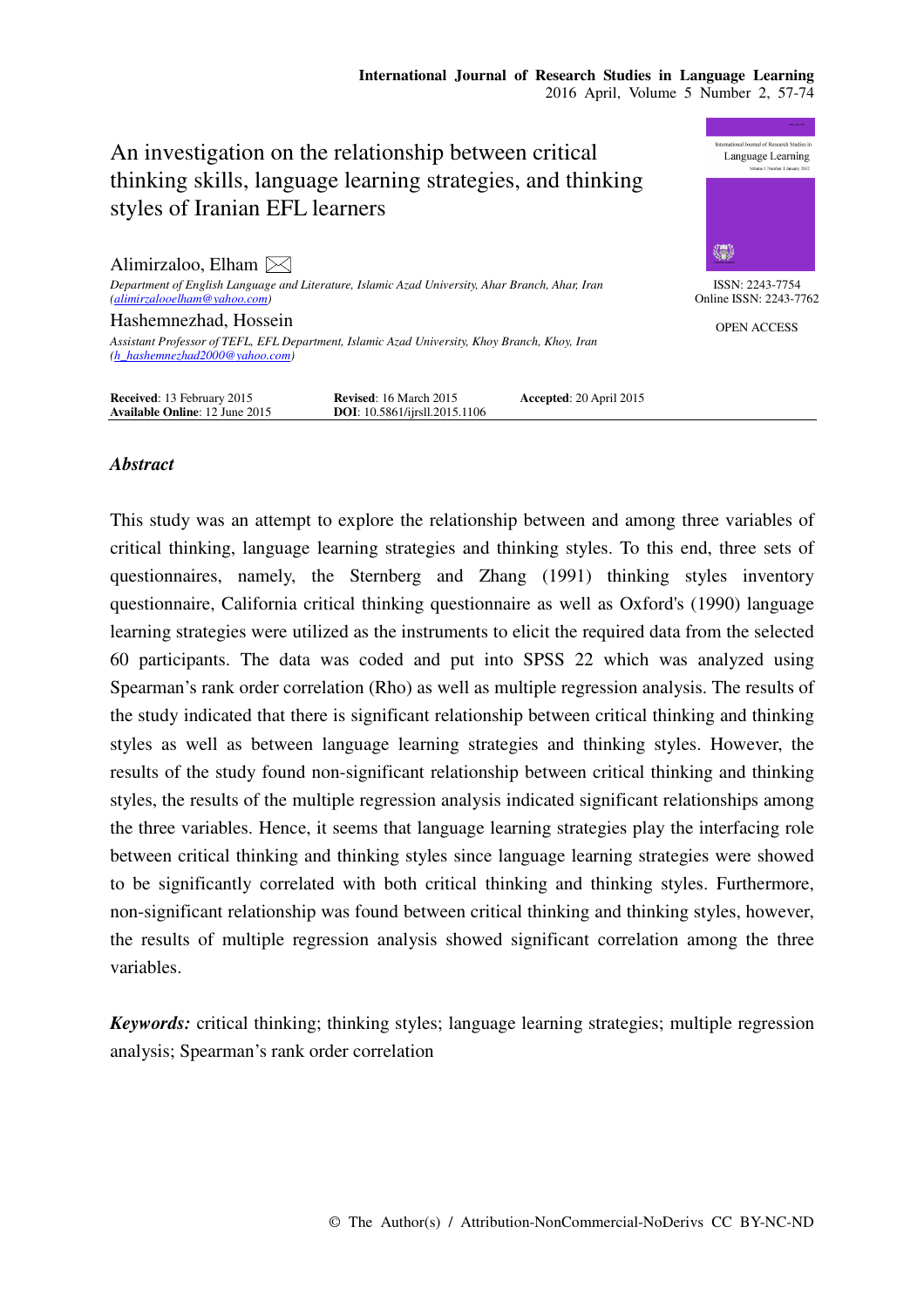# **An investigation on the relationship between critical thinking skills, language learning strategies, and thinking styles of Iranian EFL learners**

#### **1. Introduction**

Critical Thinking, according to Ruggiero (1989), refers to the reflective thinking in which the focus is given to interpret, analyze, criticize, synthesize, and evaluate information, arguments and experiences resorting to a set of reflective attitudes, skills, and abilities to direct thoughts, beliefs, and actions. There is no doubt that the ability to think critically is crucial for solving diverse problems not only in the academic contexts but also in the applied situations. Recently, critical thinking has attracted the attention of many wise researchers who are interested in the potentials of critical thinking in the domains of teaching and learning. Hence, there are many debates regarding the exact definition of what critical thinking skills mean. Watson and Glaser (1980) define critical thinking as "a bundle of skills, knowledge, and attitudes which enables the individuals in making inferences, deductions, interpretations, recognizing the assumptions, as well as evaluating the arguments" (p. 134).

It is worth mentioning that some scholars tend to use critical thinking and higher order thinking interchangeably (Halpern, 1998). Whereas, some other scholars prefer a sharp distinction between critical thinking and higher order thinking (Facione, 1990). In effect, the relationships which exist among different concepts like 'critical thinking', 'higher order thinking', 'thinking skills' and other terms such as 'informal logic', 'informal reasoning', 'problem solving', 'argumentation', 'critical reflection', 'reflective judgment', as well as 'metacognition' are among the issues which have complicated the studies dealing with critical thinking.

Two of the issues seem to be reflected in critical thinking are the issues of the styles of thinking and learning strategies. In effect, critical thinking which is assumed to be a higher order of thinking is reflected in diverse thinking styles in a variety of complex ways. One of the recent theories in terms of thinking styles was introduced by Sternberg's (1988, 1997) which attracted the attention of many scholars. Sternberg's theory argued about thirteen styles for thinking (i.e. Legislative, Executive, Judicial, Hierarchic, Monarchic, Oligarchic, Anarchic, Global, Local, Internal, External, Liberal, and Conservative). Furthermore, in terms of learning strategies, Naiman, Frohlich, Stern, and Todesco (1978) argued about the significant role played by various learning strategies in being a good language learner. In effect, they stressed that there are factors other than language aptitude and motivation as effective factors for success of language learners. Naiman et al. (1978) added that learners are actively participating the process of language learning deploying specific individualized learning techniques named learning strategies.

One of the main purposes of every teacher is to equip the students with the required resources to understand the content of the materials being taught in the class, and even to help them to become independent problem solvers (Bransford, Brown, & Cocking, 2000). Hence, three major factors that seem to play a role in this process are student thinking styles; critical thinking skills and students' learning strategies . However, many scholars tried to investigate the relationship between critical thinking and thinking styles or critical thinking and learning strategies; few studies, if any, tried to shed light on the relationship among critical thinking, thinking styles and learnings strategies. To this end, Sternberg's (1988, 1997) theory of thinking styles and California's critical thinking questionnaires as well as Oxford's (1990) language learning strategies will be utilized as three main instruments which will be filled out by 30 female and 30 male students majoring English.

Effectively, it was discussed by some researchers (e.g. Nikoopour, Farsani & Nasiri, 2010) that there is a significant relationship between using language learning strategies and thinking—critical or non-critical. Hence, this issue seems to influence the success of language learners in the challenging process of foreign language learning. Furthermore, many studies (e.g. Negari & Solaymani, 2013) indicated that there is a significant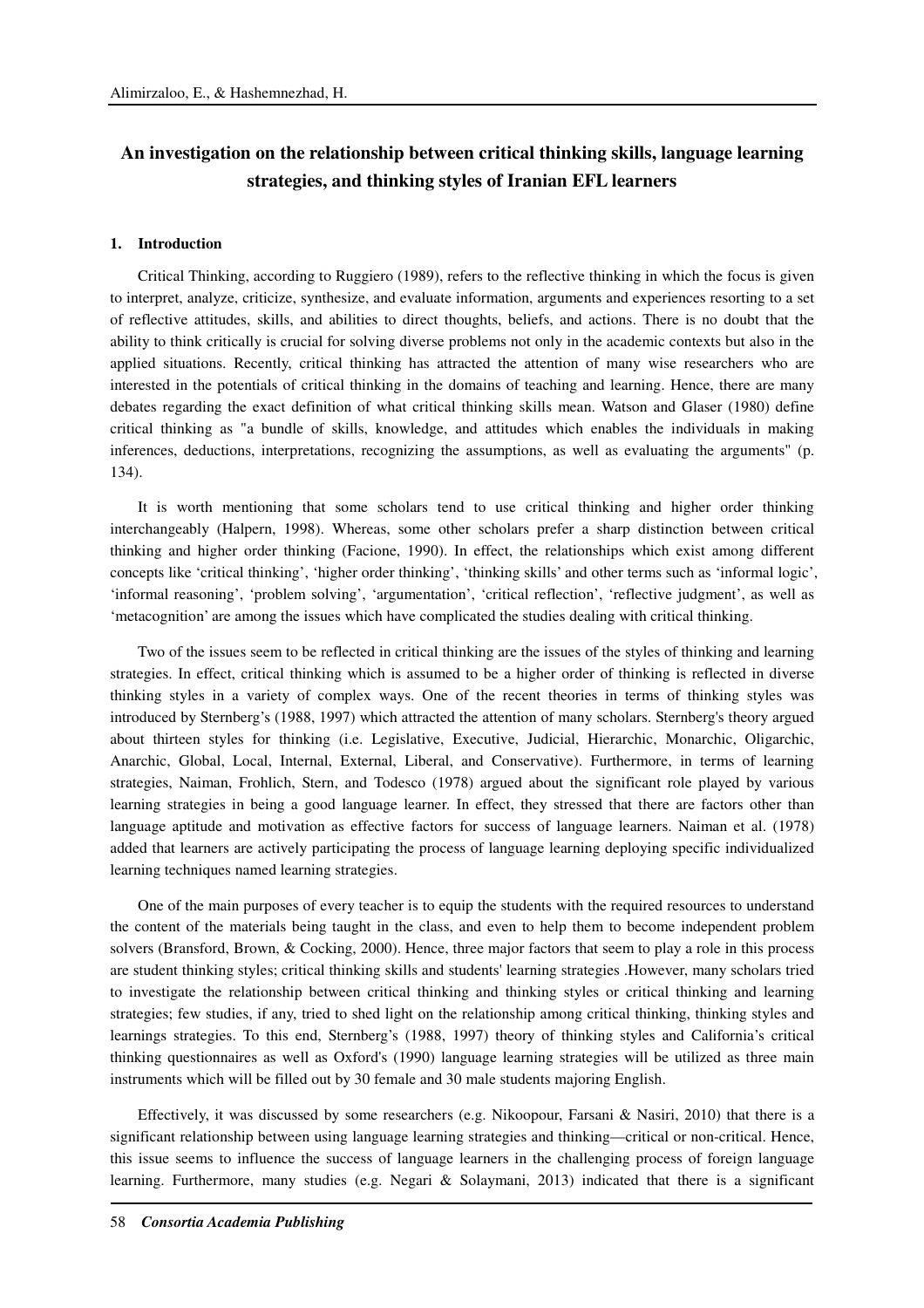relationship between all the subcategories of language learning and thinking styles with the autonomy of language learning which influence language learning success. Hence, it is not surprising that there is a positive relationships between critical thinking and learning strategies, critical thinking and thinking styles, and among critical thinking, learning strategies and thinking styles. It means that these three elements influence language learning positively.

# *1.1 Significance of the Study*

One of the main purposes of any instructional course is to assist the students to improve their understanding of the materials taught in such a way that the students become more independent. To this end, many studies have been performed which resulted in the strong effect of critical thinking or thinking styles or learning strategies on students learning (e.g. Cano, 1993, 1999; Cano & Garton, 1994; Cano & Martinez, 1991; Cano & Metzger, 1995; Cano & Torres, 1994, 1995; Dyer, 1995; Dyer & Osborne, 1996a, 1996b; Garton, Lamberson, Spain, & Spiers, 1999; Ricketts, 2003, and many others); however few studies, if any, has tried to investigate the relationships between and among critical thinking, thinking styles, learning strategies which seems to play a crucial role on learning needs to be considered.

Focusing on the relationship between and among critical thinking, thinking styles and learning strategies seem to be significant not only for EFL students but also for language teachers, syllabus designers as well as teachers' trainers. It may shed light on the need and importance of critical thinking as a crucial element correlated with thinking styles as well as learning strategies which seem to be a requisite for being a successful language learners in using language which in its turn influence the performance of the teachers or teachers' trainers as well as syllabus designers in order to organize the syllabus in such a way to consider the roles played by critical thinking, thinking styles or learning strategies.

# *1.2 Purpose and Scope of the Study*

This study attempted to determine the relationship between Iranian EFL student learning styles, their critical thinking skills, and their language learning strategies. Effectively, the objectives of this study were as follows:

- $\triangleright$  To describe the thinking styles, language learning strategies and critical thinking skills of Iranian EFL students.
- $\triangleright$  To determine the relationships between and among the thinking styles, language learning strategies and critical thinking skills of Iranian EFL students

Determining the relationships between and among three variables of critical thinking, language learning strategies and thinking styles; it becomes apparent that there is a positive relationship between a particular thinking style, level of critical thinking and language learning strategies. Accordingly, equipping the teachers with this knowledge may help her/him to improve his teaching performances as well as the achievements of the students.

# *1.3 Research Questions*

In order to determine the relationship between and among critical thinking, thinking styles and language learning strategies, the study aims to answer the following questions:

- $\triangleright$  Are there any relationship between critical thinking and language learning strategies?
- $\triangleright$  Are there any relationship between critical thinking and thinking styles?
- $\triangleright$  Are there any relationship between thinking styles and language learning strategies?
- $\triangleright$  Are there any relationship between thinking styles, critical thinking and language learning strategies?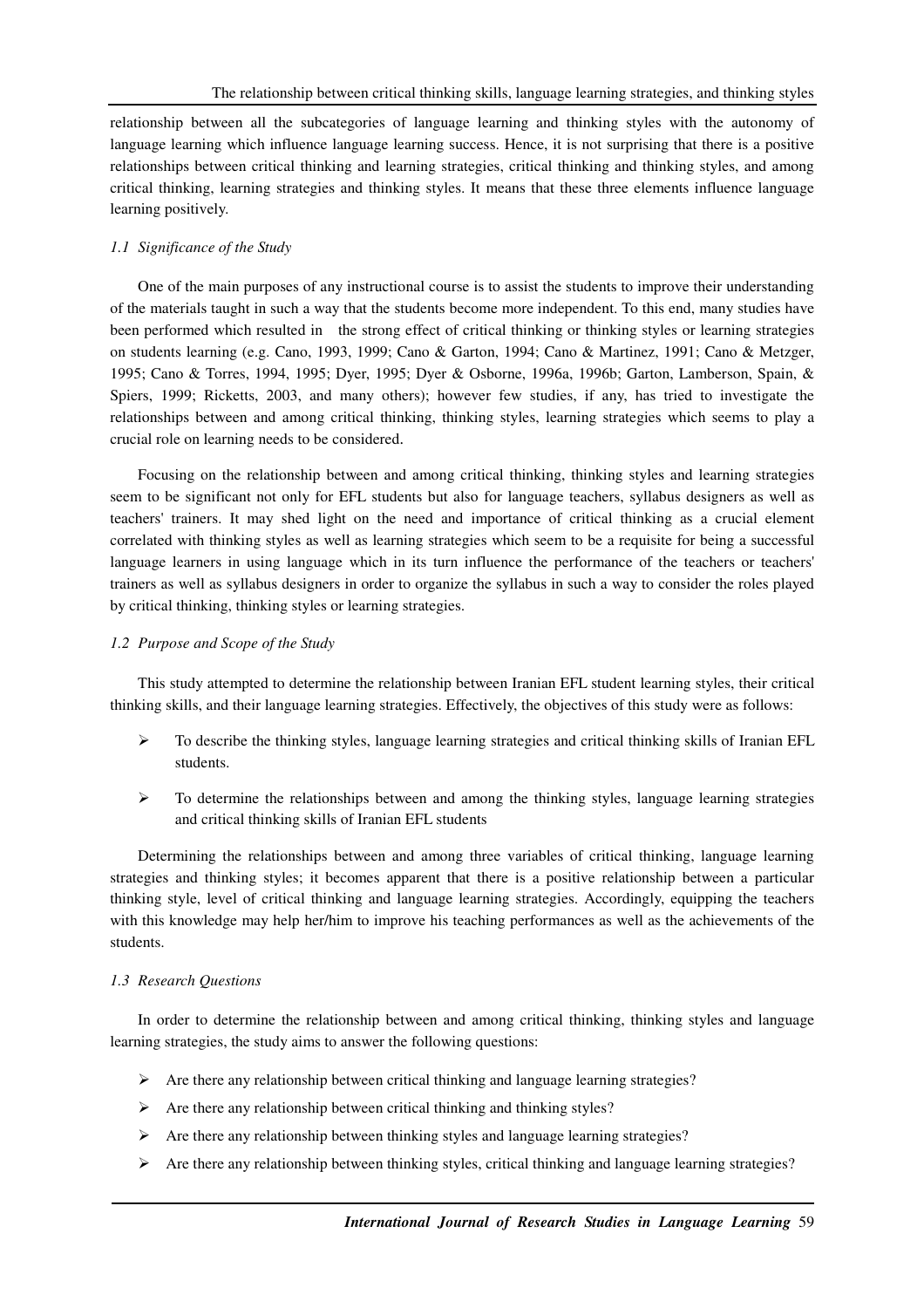# *1.4 Research Hypotheses*

Based on the raised questions the following hypotheses were suggested:

- There is a relationship between critical thinking and language learning strategies.
- $\triangleright$  There is a relationship between critical thinking and thinking styles.
- $\triangleright$  There is a relationship between language learning strategies and thinking styles.
- $\triangleright$  There is a relationship between critical thinking, language learning strategies and thinking styles.

## **2. Review of Literature**

## *2.1 Critical Thinking: Theoretical Studies*

Critical thinking has rooted in three main academic disciplines, i.e. philosophy, psychology and education (Lewis & Smith, 1993; Sternberg, 1986). The philosophical school of critical thinking has focused on the hypothetical critical thinker in which its main objective is to enumerate the qualities and characteristics of that person (Lewis & Smith, 1993; Thayer-Bacon, 2000). In fact, this perspective of critical thinking does not consider the behaviors or actions performed by the critical thinker (Lewis & Smith, 1993; Thayer-Bacon, 2000); instead, it considers critical thinker as an ideal person for weighting the capabilities of people under the best circumstances (Sternberg, 1986).

Every domains of critical thinking has raised diverse definitions for critical thinking. The following sheds light on some of these definitions:

- $\triangleright$  "The propensity and skill to engage in an activity with reflective skepticism" (McPeck, 1990, p. 8);
- $\blacktriangleright$  "Reflective and reasonable thinking that is focused on deciding what to believe or do" (Ennis, 1985, p. 45);
- "Skillful, responsible thinking that facilitates good judgment because it 1) relies upon criteria, 2) is self-correcting, and 3) is sensitive to context" (Lipman, 1988, p. 39);
- "purposeful, self-regulatory judgment which results in interpretation, analysis, evaluation, and inference, as well as explanation of the evidential, conceptual, methodological, criteriological, or conceptual considerations upon which that judgment is based" (Facione, 1990, p. 3);
- $\triangleright$  "Disciplined, self-directed thinking that exemplifies the perfections of thinking appropriate to a particular mode or domain of thought" (Paul, 1992, p. 9);
- Thinking that is goal-directed and purposive, "thinking aimed at forming a judgment," where the thinking itself meets standards of adequacy and accuracy (Bailin, Case, Coombs, & Daniels, 1999, p. 287); and
- "Judging in a reflective way what to do or what to believe" (Facione, 2000, p. 61).

The second school of critical thinking is cognitive psychological approach which emphasizes on the way people think as well as the types of actions or behaviors critical thinkers can do (Sternberg, 1986). Lewis and Smith (1993) clarify that cognitive psychological approach considers critical thinking according to a list of skills or procedures which a critical thinker can do. Cognitive psychological approach to critical thinking, in a similar vein, has provided a number of different definitions for critical thinking as follow:

 $\triangleright$  the mental processes, strategies, and representations people use to solve problems, make decisions, and learn new concepts" (Sternberg, 1986, p. 3);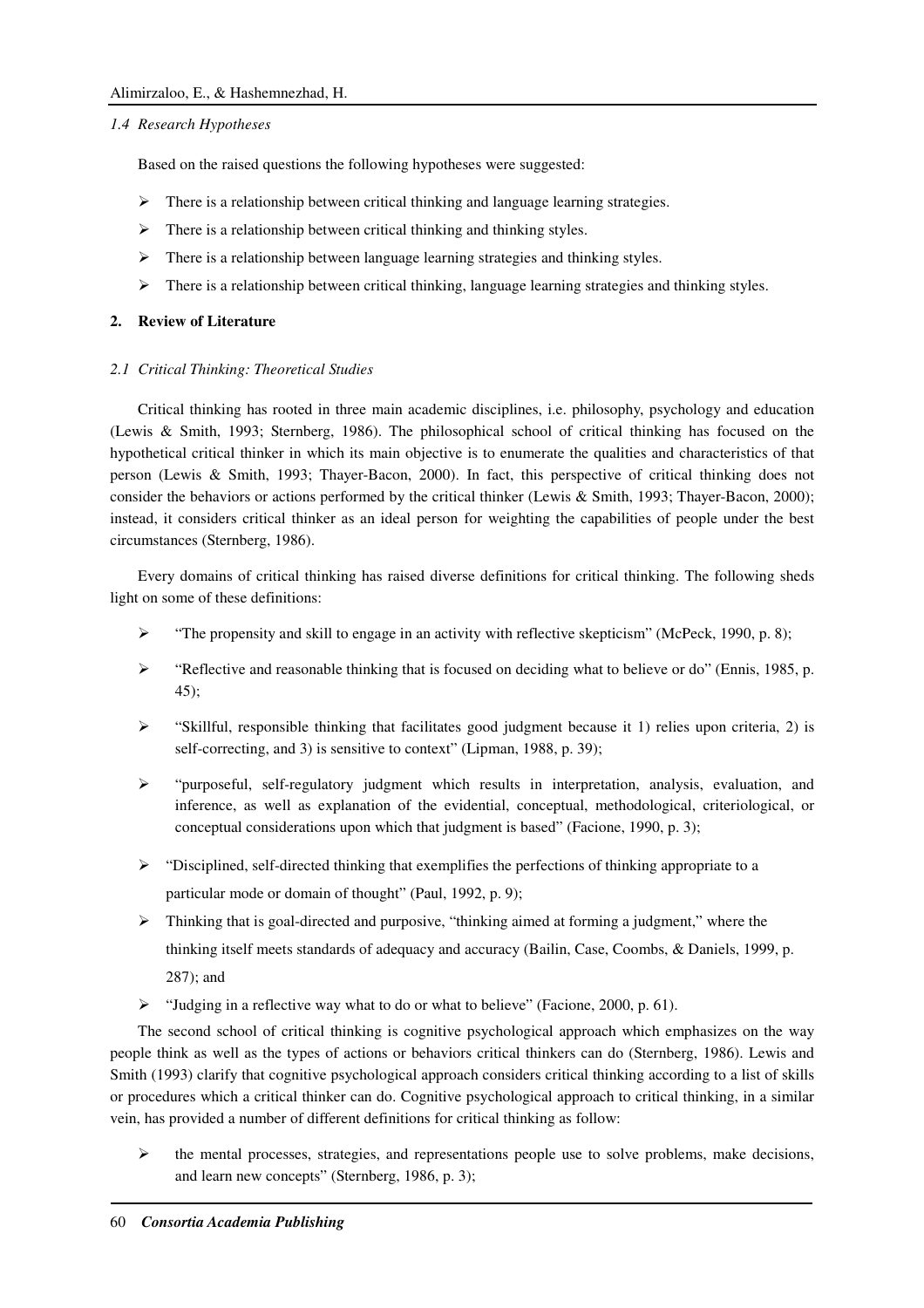- $\triangleright$  "the use of those cognitive skills or strategies that increase the probability of a desirable outcome" (Halpern, 1998, p. 450); and
- $\triangleright$  "seeing both sides of an issue, being open to new evidence that disconfirms your ideas, reasoning dispassionately, demanding that claims be backed by evidence, deducing and inferring conclusions from available facts, solving problems, and so forth" (Willingham, 2007, p. 8).

The last school in the domain of critical thinking is educational orientation which has primarily focused on the taxonomy for information processing skills. In effect, most studies trying to deal with critical thinking are using the Bloom's taxonomy which is composed of diverse levels for raising critical thinking, i.e. remembering, understanding, applying, analyzing, evaluating and creating.

## *2.2 Thinking Styles*

Thinking styles, in effect, involve intellectual styles compose of cognitive styles, learning styles and problem-solving styles (Zhang & Sternberg, 2006). Hence, thinking style sheds light on the capacity of the people to process information and deal with life events. Zhang and Sternberg (2006) emphasize that thinking style is a more general concept comparing learning or cognitive style.

It is worth mentioning that cognitive, learning and thinking styles are over lapping terms since all of them are applied for processing the same information (Zhang & Sternberg, 2006). In effect, cognitive style deals with the ways through which an individual prefers to conceive information, learning style with the ways through which an individual prefers to learn that information; and thinking style with the way through which an individual to think about the information during and after learning process (Zhang & Sternberg, 2006).

Generally speaking, thinking styles or intellectual styles in Zhang and Sternberg's (2005) terminology is an umbrella term covering all style constructs which shed light on the individual's preference for processing information. Zhang, Sternberg, and Rayner (2012, p. 1) emphasize that "different scholars have their own preferred style terms, both in their writings and in the talks they deliver, including "cognitive style," "learning style," "thinking style," "mind style," "mode of thinking," or "teaching style".

Thinking style, according to Sternberg (1997) tries to answer the following questions:

*Why do some people turn to law, others to medicine, and still others to accounting? And why do*  some of those doctors who were straight-A students in medical school fail their patients? Why it *is that some gifted kid's get straight A's in school, whereas others with equal abilities flunk out? These are just some of the questions that can be addressed through an understanding of styles of thinking* (p. 18).

Intellectual styles is a term which was firstly introduced by Zhang and Sternberg (2005) in their Threefold Model of Intellectual Styles. Hence, diverse models were emerged to deal with the intellectual styles (e.g. Curry's (1983) "onion" model of learning styles; Miller's (1987) model of cognitive processes and styles; Riding and Cheema's (1991) model of cognitive styles; Grigorenko and Sternberg's (1995) model of style traditions; Zhang and Sternberg's (2005) threefold model of intellectual styles; and Sadler-Smith's (2009) duplex model of cognitive style.

Curry's (1983) model, in effect, has organized different styles into nine learning-style measures (later expanded to 21inventories). In effect, the diverse styles proposed by Curry were organized into three layers resembling the layers of an onion. Hence, Curry considers three layers of personality, information processing and instructional preferences. Curry (1983) argues that learning is manipulated by styles which are grounded in the deep structure of personality, manipulated through information-processing styles, and finally, interact with instructional preferences. Rayner and Riding (1997) mentioned that the onion model has integrated cognition, personality, and activity.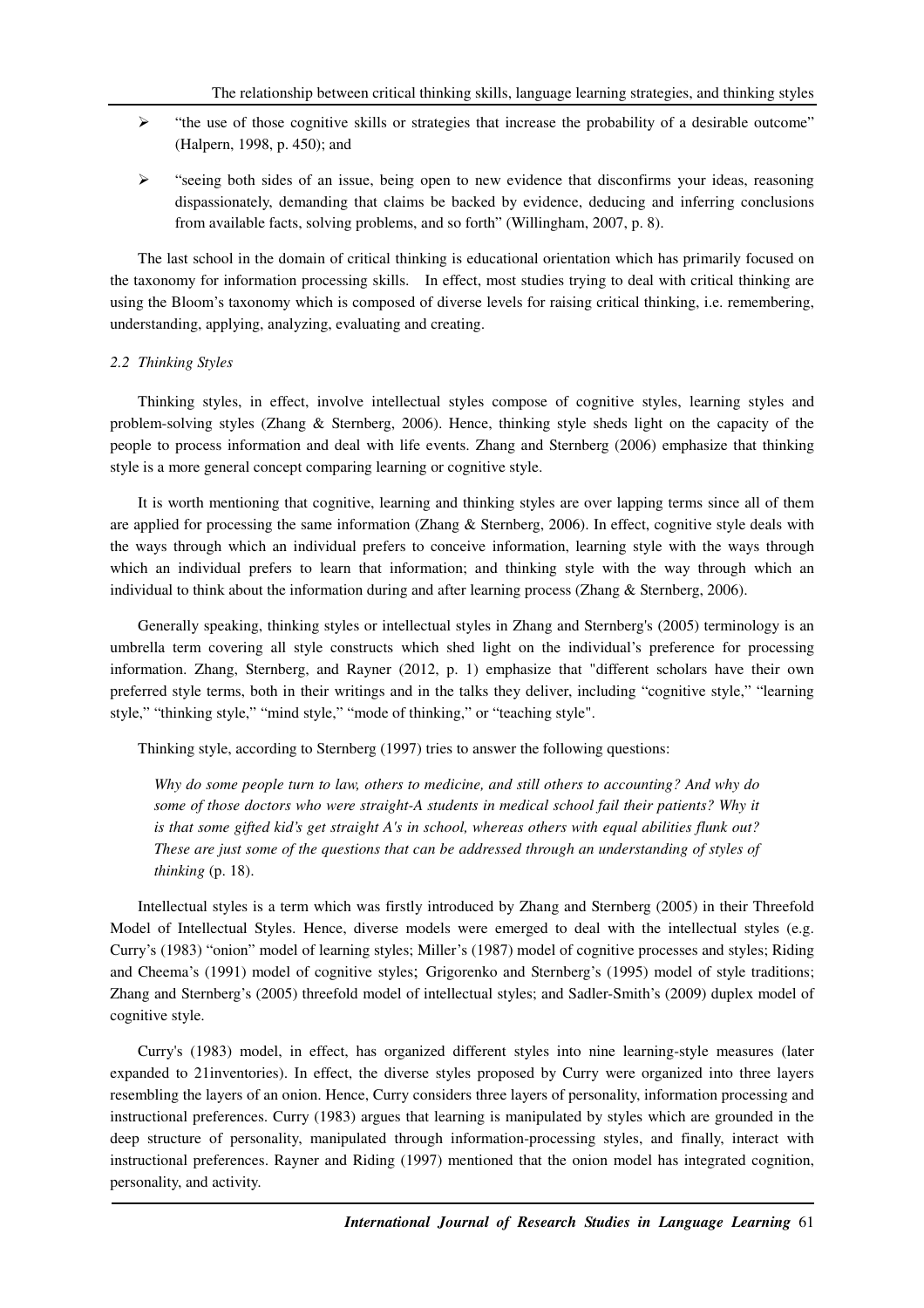# Alimirzaloo, E., & Hashemnezhad, H.

Miller's (1987) Model of Cognitive Processes and Styles, on the other hand, considers intellectual or cognitive styles to be composed of three fundamental types of cognitive processes, i.e. perception, memory, and thought which are the root of individual differences. Miller has categorized all cognitive styles under analytic–holistic dimension which contributed to individual difference in cognitive processing. Hence, Miller's (1987) model has made association between styles and cognitive processes. It is worth mentioning that Miller, later, incorporated other dimensions, i.e. personality typology of cognitive, affective, and conative to his original model in 1991.

Riding and Cheema's (1991) Model of Cognitive Styles, following a new perspective, considers all intellectual styles under two main two main cognitive-style dimensions of wholist–analytic and verbal–imagery. The first dimension sheds light on the fact that whether an individual tends to process information in wholes or in parts; and the second dimension on the preferences of the individuals to an individuals to represent information verbally or pictorially. While, Grigorenko and Sternberg's (1995) Model of Style Traditions, in a similar vein, consider three dimensions of cognition, personality and activity to be linked. Hence, they argue that the three classification of cognition, personality and activity directly shed light on the long-standing issue of the styles under the abilities and personality.

Zhang and Sternberg's (2005) Threefold Model of Intellectual Styles has adopted an open system in which any individual model can be incorporated. Hence, Zhang and Sternberg's (2005) Threefold Model considers Type I, Type II, and Type III intellectual styles in which

*Type I styles tend to be more creativity generating and denote higher levels of cognitive complexity"; "Type II styles suggest a norm-favoring tendency and denote lower levels of cognitive complexity". And "Type III styles may manifest the characteristics of either Type I or Type II styles, depending upon the stylistic demands of the specific task being dealt with" (Zhang,* Sternberg, & Rayner, 2012, p. 12).

Finally, Sadler-Smith's (2009) Duplex Model of Cognitive Style is working based on dual-process theory and Cognitive-Experiential Self-Theory. Sadler-Smith (2009) stress on two main information-processing modes used during decision making and problem solving, namely, intuitive and analytic. Whereas, intuitive mode which is laden mainly by affect is operationally fast and structurally slow, imagery-based and unconscious; analytic mode is operationally slow, structurally fast, symbolic-based and conscious. Hence, Sadler-Smith's (2009) Duplex Model has considered a connection between field of styles and cognitive psychology.

## *2.3 Language Learning Strategies*

Learning strategy, according to Wenden (1987, pp. 7-8) refers to the "the various operations that learners use in order to make sense of their learning". Oxford (1990) argues about twelve key features of language learning strategies as follow:

- $\triangleright$  Contribute to the main goal, communicative competence;
- $\triangleright$  Allow learners to become more self-directed;
- $\triangleright$  Expand the role of teachers;
- $\triangleright$  Are problem oriented;
- $\triangleright$  Are specific actions taken by the learner;
- Involve many aspects of the learner, not just the cognitive;
- $\triangleright$  Support learning both directly and indirectly;
- $\triangleright$  Are not always observable;
- $\triangleright$  Are often conscious :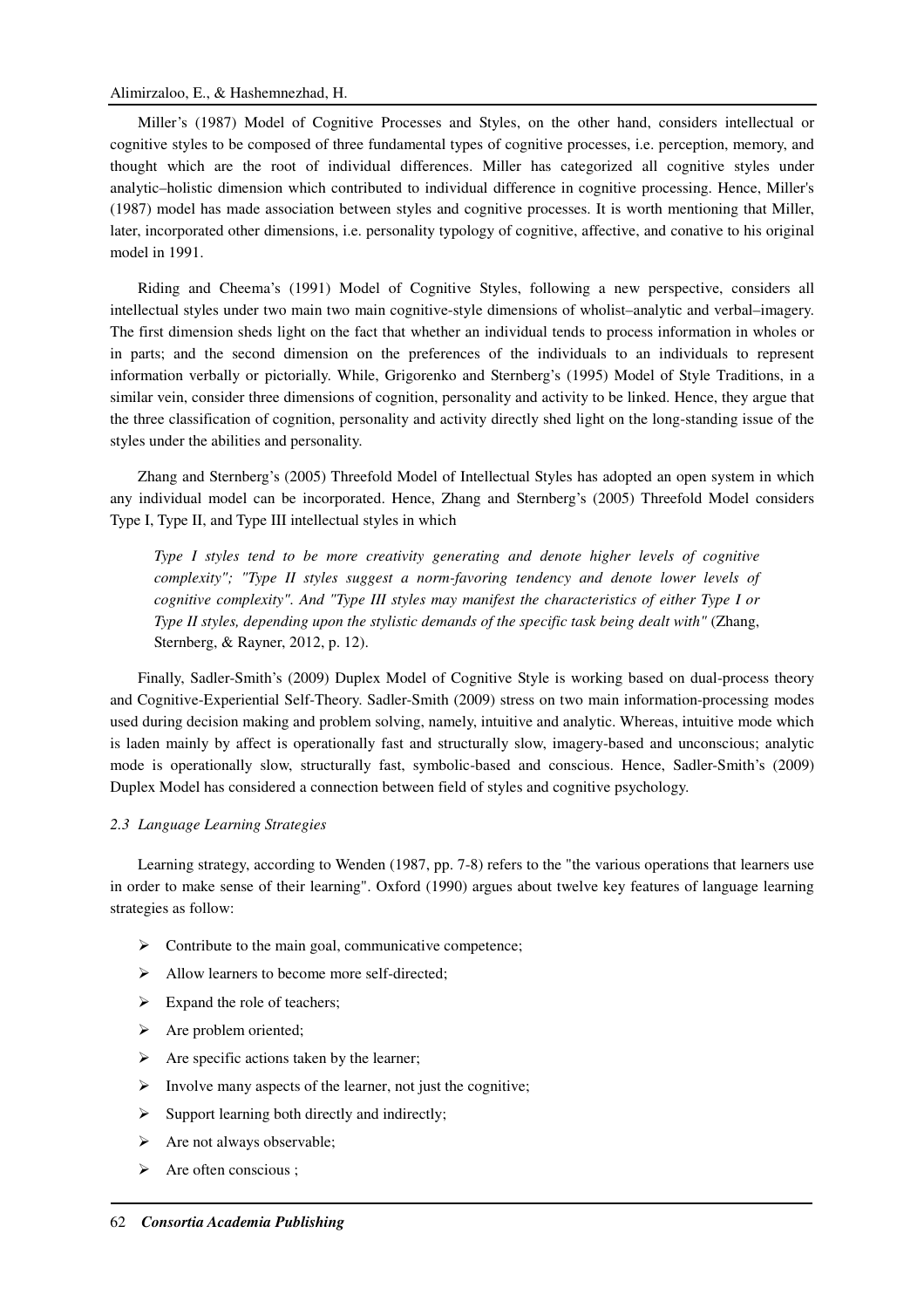- $\triangleright$  Can be taught ;
- $\triangleright$  Are flexible;
- $\triangleright$  Are influenced by a variety of factors; (Oxford, 1990, p. 9)

Many scholars in the field of learning strategies classified diverse strategies—e.g. O'Malley and Chamot (1990), Oxford (1990). Rubin (1987) considers three types of strategies used by learners, namely, learnings strategies, communications strategies and social strategies. Learning Strategies composed of two sub-categories of Cognitive and Metacognitive Learning Strategies. Cognitive Learning Strategies (CLS) refer to the processes used by the language learner in learning or problem-solving tasks which demand analyzing, transforming, or synthesizing learning materials.

Rubin (1987) argues about six main cognitive learning strategies which are directly associated with language learning, i.e. Clarification/Verification, Guessing/Inductive, Inferencing, Deductive Reasoning, Practice, Memorization, and Monitoring. Communication Strategies, less directly related to language learning, are utilized by interlocutors in facing with misconception by a co-interlocutor. Social Strategies are utilized, on the other hand, in the situations when the learners are engaged in tasks in which the learners need to use their knowledge in real-like situations. O'Malley et al. (1985), in a similar vein, consider three main subcategories for language learning strategies, i.e. Metacognitive Strategies, Cognitive Strategies, and Socio-affective Strategies. Cognitive Strategies, on the other hand, are related to particular learning tasks and the manipulation of the learning material itself (O'Malley et al, 1985). The Socio-affective Strategies, particularly, deals with the interaction with another person in conducting diverse tasks (O'Malley et al., 1985).

Oxford's (1990) classification which is the main focus of the present study has provided the most comprehensive classification of language learning strategies. In effect, Oxford (1990) considers two types of learnings strategies, i.e. direct and indirect which they have some sub-classes. In effect, direct strategy has composed of memory, cognitive and compensation; and the indirect one of metacognitive, affective and social. It was mentioned that learning strategies are composed of two main types of direct and indirect. Direct strategies refers to the mechanisms by which target language is directly used to facilitate language learning. Oxford (1990) has divided direct strategies into three subcategories of Memory, Cognitive and Compensation Strategies.

Memory Strategies, according to Oxford, Lavin and Crookall (1989) refer to the "techniques specifically tailored to help the learner store new information in memory and retrieve it later" (p. 404). Hence, memory strategies are beneficial in vocabulary learning which is "the most sizable and unmanageable component in the learning of any language" (Oxford, 1990, p. 39). Compensation Strategies, on the other hand, refer to the strategies which learners utilize in comprehending or producing the target language in which they have some limitations (Oxford, 1990). For example, when learners are confronted with unknown expressions, they may resort to the guessing strategies, which are also known as inferencing. The second group of strategies provided by Oxford (1990) is indirect strategies which are composed of three subcategories of Metacognitive, Affective, and Social Strategies.

# *2.4 Empirical studies*

Myers and Dyer (2006) made an investigation on the relationship between student learning style and their critical thinking skill. In effect, Myers and Dyer (2006) attempted to investigate the influence of students' learning styles on their critical thinking. To this end, they selected 135 students who enrolled in a college of agriculture and life sciences leadership development course at the University of Florida as the subjects of their study. Their results indicate to no critical thinking skill differences between male and female students in this study. Furthermore, they showed that "students with deeply embedded Abstract Sequential learning style preferences exhibited significantly higher critical thinking skill scores" (Myers & Dyer, 2006, p. 43).

Abdi (2012) made a study to investigate the relationship between thinking styles and critical thinking skills among 207 university students who were selected through multi-stage cluster sampling. To this end, he applied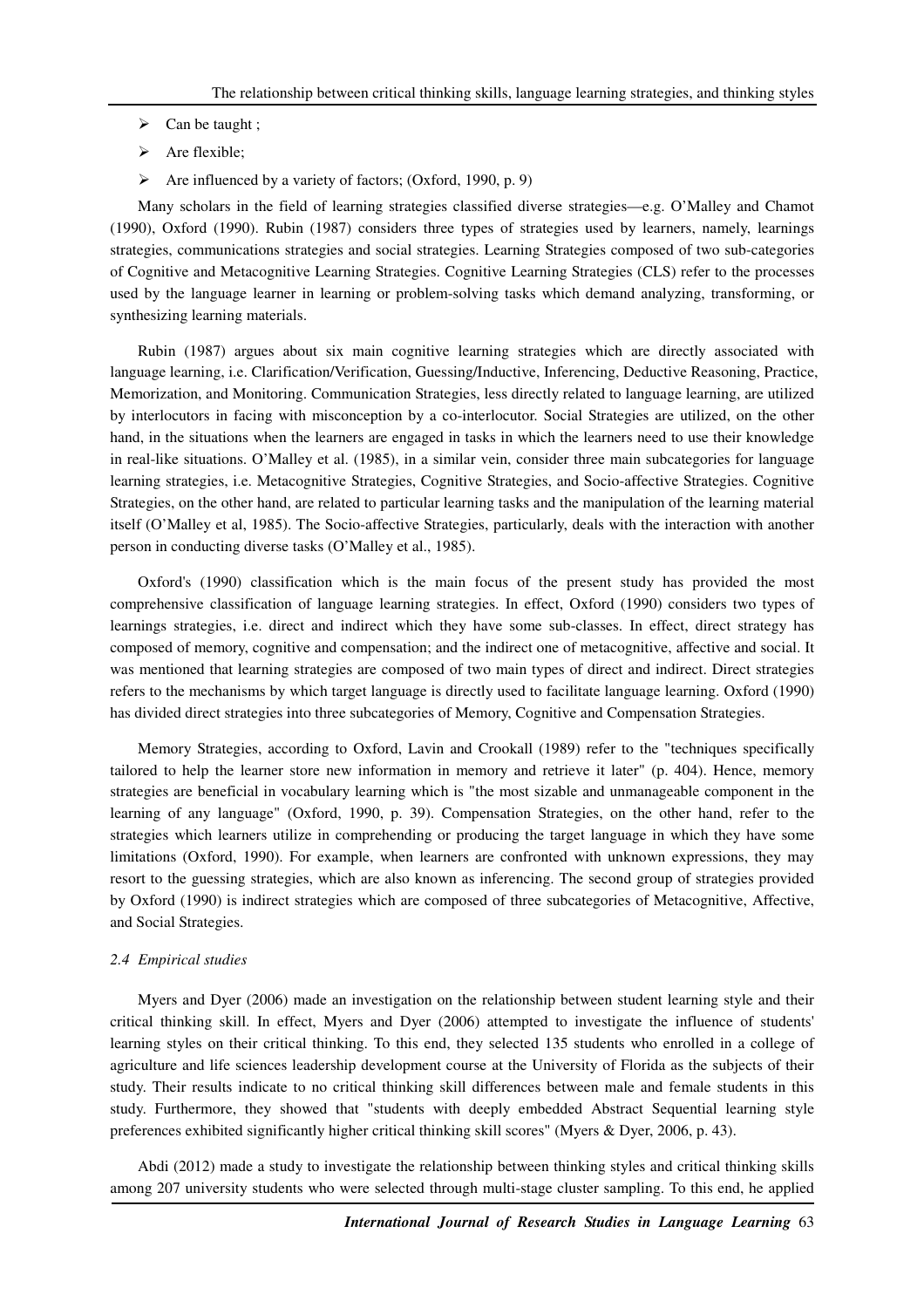# Alimirzaloo, E., & Hashemnezhad, H.

Sternberg and Wagner's (1992) thinking styles for assessing students' thinking styles. Furthermore, California critical thinking skills' Test B form were utilized to assess their critical thinking skills. The results indicated that there was a significance relationship between thinking styles and critical thinking skills. In addition, a positive and meaningful correlation was found between executive thinking style and the total scores of critical thinking skills. It is worth mentioning that, Abdi did not found any significance relationship between Executive thinking style with evaluation and analysis components of critical thinking skills.

Mohammadi, Heidari, and Niry (2012) made an investigation to determine the relationship between critical thinking ability and reading strategies used by Iranian EFL learners.to this end, they selected 75 Iranian EFL senior students (35 males and 40 females) majoring in English Literature and Translation two sets of questionnaires, i.e. a critical thinking questionnaire and a reading strategy questionnaire were filled out by the subjects. Their investigation showed that the students were heavily relied on the meta-cognitive strategy. Furthermore, they showed that there is a low positive significant correlation between learners' critical thinking ability and their overall use of reading strategies. The also showed that males enjoy a higher level of critical thinking ability was higher comparing the females.

Rafi (2012) studied the influence of critical pedagogy on critical thinking ability through teaching English essay writing. To this end, 53 English Language Teachers and 34 Civil Superior Services (CSS) students were selected as the subjects of the study. the findings of his study revealed a marked difference (in the performance of English language teachers in the result of critical thinking instructions into the composition of English Essay Writing. Moreover, a significant difference was found between Post-test I and II among the CSS students. Hence, Rafi (2012) argues that incorporating critical thinking in teaching English Essay Writing improve writing ability of the students.

Lowy (2013) made an investigation on the relationship between and among learning styles, critical thinking aptitudes, and immersion learning in physician assistant students. To this end, she selected 137 Physician Assistant students as subjects who answered to several questionnaires of learning style inventory, the Gregorc Style Delineator, and a critical thinking aptitude test, as well as the Health Science Reasoning Test. She divided the subjects into two groups of preclinical PA students' and 'clinical PA students'. Hence, the results obtained from both instruments were compared in terms of associations between immersion clinical experiences and learning style preferences and critical thinking aptitudes. The results of her study indicated that "the PA students were preferentially concrete sequential learners with moderate to strong critical thinking aptitudes" (Lowy, 2013, p. 9). She also found that there were no significant differences between preclinical and clinical PA students with respect to learning styles or overall critical thinking aptitudes; however, significant differences were found between the two groups in terms of critical thinking. She argues that immersion learning did not influence learning style preferences.

KhodaeBalestane, Hashemnezhad, and Javidi (2013) made an investigation on the relationship between Iranian EFL learners' thinking styles and their language learning strategies. To this end, they selected 251 Iranian EFL learners majoring English in Azad universities of Uremia and Tabriz. The subjects were asked to fill out two questionnaires on language learning strategies and Thinking Styles Inventory. The result of their study indicated to a statistically significant relationship between the two sets of measures. In effect, it was found that thinking styles and language learning strategies have positive correlation with gender.

## **3. Methodology**

#### *3.1 Participants of the Study*

The research sample was 60 EFL students studying in Payam Noor University of Khoy who were randomly selected through stratified sampling in the whole population—i.e. the 150 EFL students—were divided into two sub-groups of females with 90 students and males with 60 students, then 30 ones were selected randomly from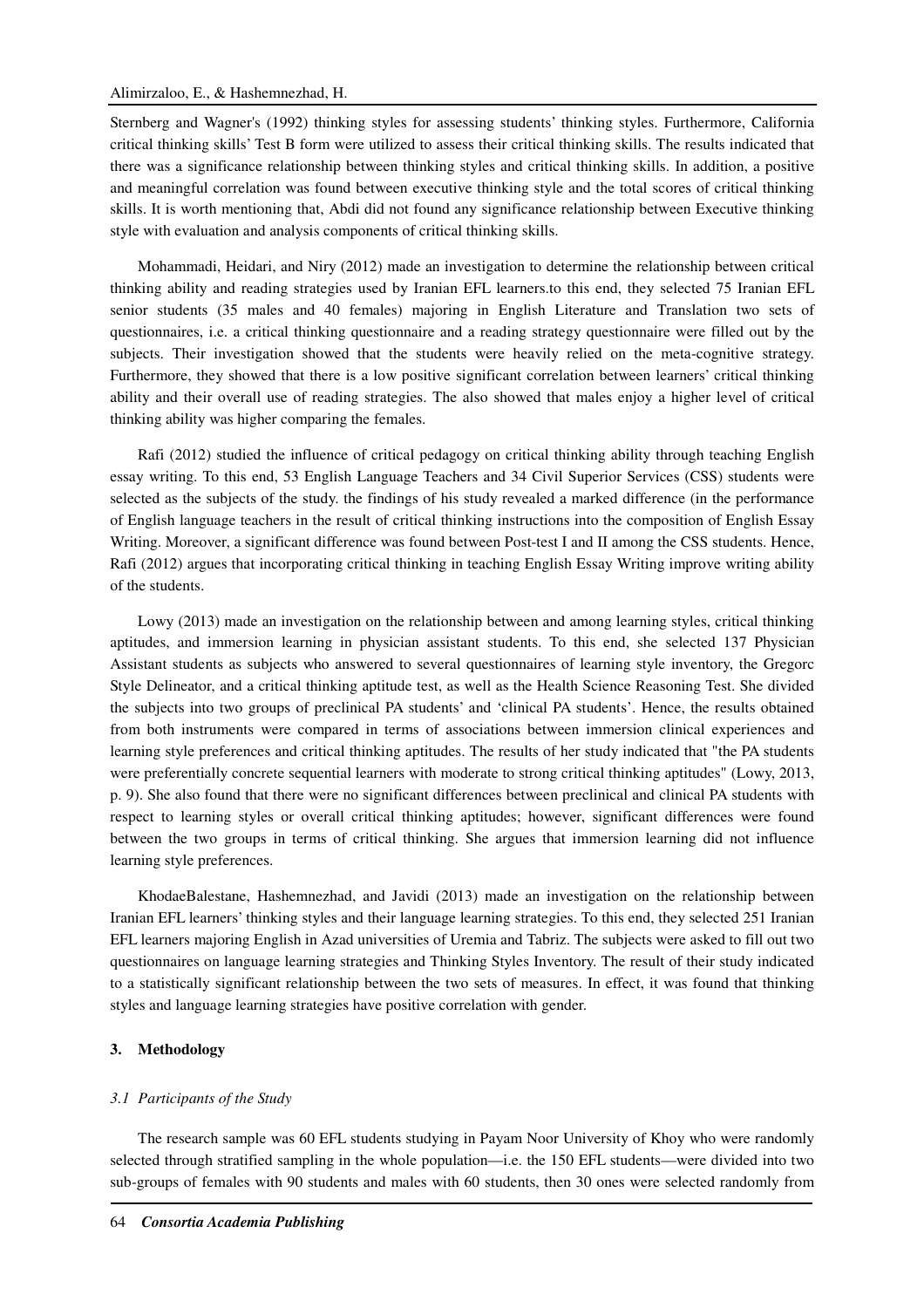each subgroups in order to include 30 females and 30 males. The population of the study was both females and males with the range of age between 21 and 25. It is worth emphasizing that the participants were selected randomly through stratified sampling method in which the junior students were selected as the subjects of the study. Hence, the population out of them the subjects was selected were EFL students studying English in Payame Noor University. It is worth emphasizing that the baseline for selecting the Payame Noor University's students as the population of the study was convenience as well as diversity to allow for a broad perspective on desired purposes. Furthermore, the students were homogeneous in terms of the native language as well as in terms of the language courses and the amount of credit hours presented to them.

In a nutshell, the participants were 60 Iranian EFL students studying English in Payame Noor university of Khoy. The selected sample of the study was similar as the population in terms of native language, language courses as well as amount of credit hours they went through. Furthermore, the selected participants allow for a broad perspective to meet the purposes of the study.

#### *3.2 Instrumentations*

Instruments in this study were three sets of questionnaires, namely, The Sternberg and Wagner (1991) thinking styles inventory questionnaire, California critical thinking questionnaire as well as Oxford's (1990) language learning strategies. The Sternberg and Wagner (1991) thinking styles inventory questionnaire composed of 65 items with a Likert scale presentation (i.e. the students select an item as 1. Never, 2. Sometimes, 3. Often, 4. Usually, and 5. Always for each items). The Sternberg and Wagner (1991) thinking styles inventory questionnaire was proved to be reliable and valid (Zhang, 2008).

The California critical thinking skill test is composed of 35 items--1-5 target interpretation , 6-9 analysis , 10-13 evaluation , 14-24 inference , and 25-35 explanation which the students have to select the answer among the multiple choices presented to them. It was repeatedly discussed by many researchers that the questions of The California critical thinking skill test is enough reliable as a research tool and correlated with test theoretical structure in which all subscales measured a single construct (Critical thinking). Furthermore, based on the review of literature, The California critical thinking skill test is able to distinguish between the persons with different level's critical thinking (e.g. Khalili & Soleimani, 2003; Williams, Glasnapp, Tilliss, Osborn, Wilkins, Mitchell, Kershbaum, & Schmidt, 2003). While, the Oxford's (1990) language learning strategies questionnaire is composed of 60 items in the form of likert scale as the one mentioned about the Sternberg and Wagner's (1991) questionnaire. The Oxford's (1990) language learning strategies questionnaire was highly reliable and valid (Mohammadi1 & Alizadeh, 2014; Park, 2011).

In fact, the three sets of questionnaires— Sternberg and Wagner (1991) thinking styles and California critical thinking questionnaire as well as Oxford's (1990) language learning strategies—were selected as the instruments to gather data. The questionnaires were presented to the subjects to be filled out. The answers given by the students were coded and put in SPSS. The data were analyzed in terms of correlation using Spearman Rho statistic. We use spearman rho statistic since this test is utilized in analyzing the non-parametric data to determine the existence or non-existence of any correlation among the sub-tests.

#### *3.3 Research Procedures*

In conducting the present study, the 60 Iranian EFL students (30 females and 30 males) who were studying English in Payamenoor university of Khoy were selected using random sampling method through the stratified sampling technique in order to guarantee the inclusion of 30 students of each gender. The selected subjects were asked to fill out the three sets of questionnaires which were presented to them. In fact, the subjects filled out the three sets of questionnaires of The Sternberg and Wagner (1991) thinking styles inventory questionnaire, California critical thinking questionnaire as well as Oxford's (1990) language learning strategies. The California critical thinking questionnaires were scored based on the key which indicates to the right or wrong answers, the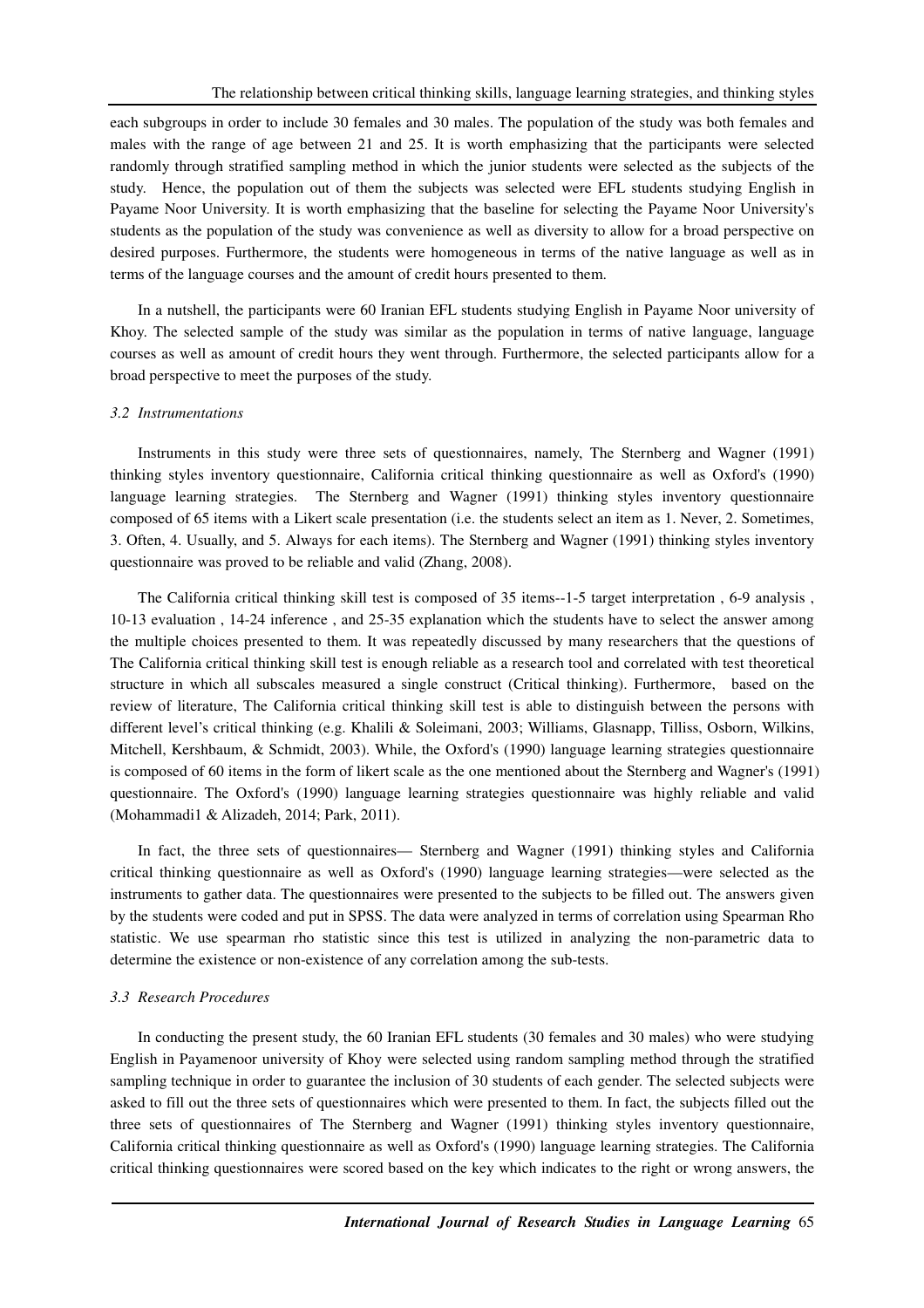other two questionnaires—The Sternberg and Wagner (1991) thinking styles inventory questionnaire and Oxford's (1990) language learning strategies—were scored based on the choice selected by the students which in The Sternberg and Wagner (1991) thinking styles composed of five alternatives equal to synthesis, idealist, pragmatist, analyst and realist based on the first, second, third, fourth or fifth choices, respectively; and in the Oxford's (1990) language learning strategies, the choices are comparable to the memory, cognitive, compensation, metacognitive, and socio-affective based on the choices selected by the students. The gathered data were coded, summarized and tabulated. The data were put into the SPSS 22 software in order to determine the association between and among thinking styles, learning strategies and critical thinking of the Iranian EFL students. To this end, Spearman's rank order correlation (Rho) statistic was run.

## **4. Results**

This section is provided under three subsections of critical thinking, thinking styles, and learning strategies as well their relationships with each variable. Furthermore, the result section sheds light on the role of gender of each these variables.

#### *4.1 Critical Thinking*

It was mentioned that 60 EFL students were the participants of the study who were asked to response to the California Critical Thinking Questionnaire. The following sheds light on the performances of the subjects on the critical thinking test.

# **Table 1**

*Performances of the Participants in the California Critical Thinking Test* 

| Items                  | Value |
|------------------------|-------|
| Number of participants | 60    |
| Mean                   | 9.13  |
| Median                 | 10.00 |
| Mode                   | 4.00  |
| Std. Deviation         | 3.86  |
| Minimum                | 4.00  |
| Maximum                | 18    |
|                        |       |

As the table shows the California critical thinking test shows the mean score of 9.13, median of 10 and mode of 4. It is worth mentioning that the mode of scores was equal to the minimum score. Moreover, the participants showed the maximum score of 18 and the standard deviation of 3.86 which shows the dispersion of the scores of the participants from the mean score.

#### **Table 2**

|                   |                      | Critical thinking | Gender       |  |
|-------------------|----------------------|-------------------|--------------|--|
| Critical thinking | Spearman correlation |                   | $-0.46$ (**) |  |
|                   | $Sig. (2-tailed)$    |                   | 0.000        |  |
|                   | N                    | 60                | 60           |  |
|                   |                      |                   |              |  |

*Note.* \*\*. Correlation is significant at the 0.01 level (2-tailed).

As the table shows the critical thinking and gender has a significant relationship' hence, it seems that gender plays a significant role on the critical thinking level of the subjects. Effectively, the female subjects had better performances on the critical thinking.

#### *4.2 Language Learning Strategies*

*Critical thinking and Gender* 

The second questionnaire which was answered by the subjects were Oxford's language learning strategies. It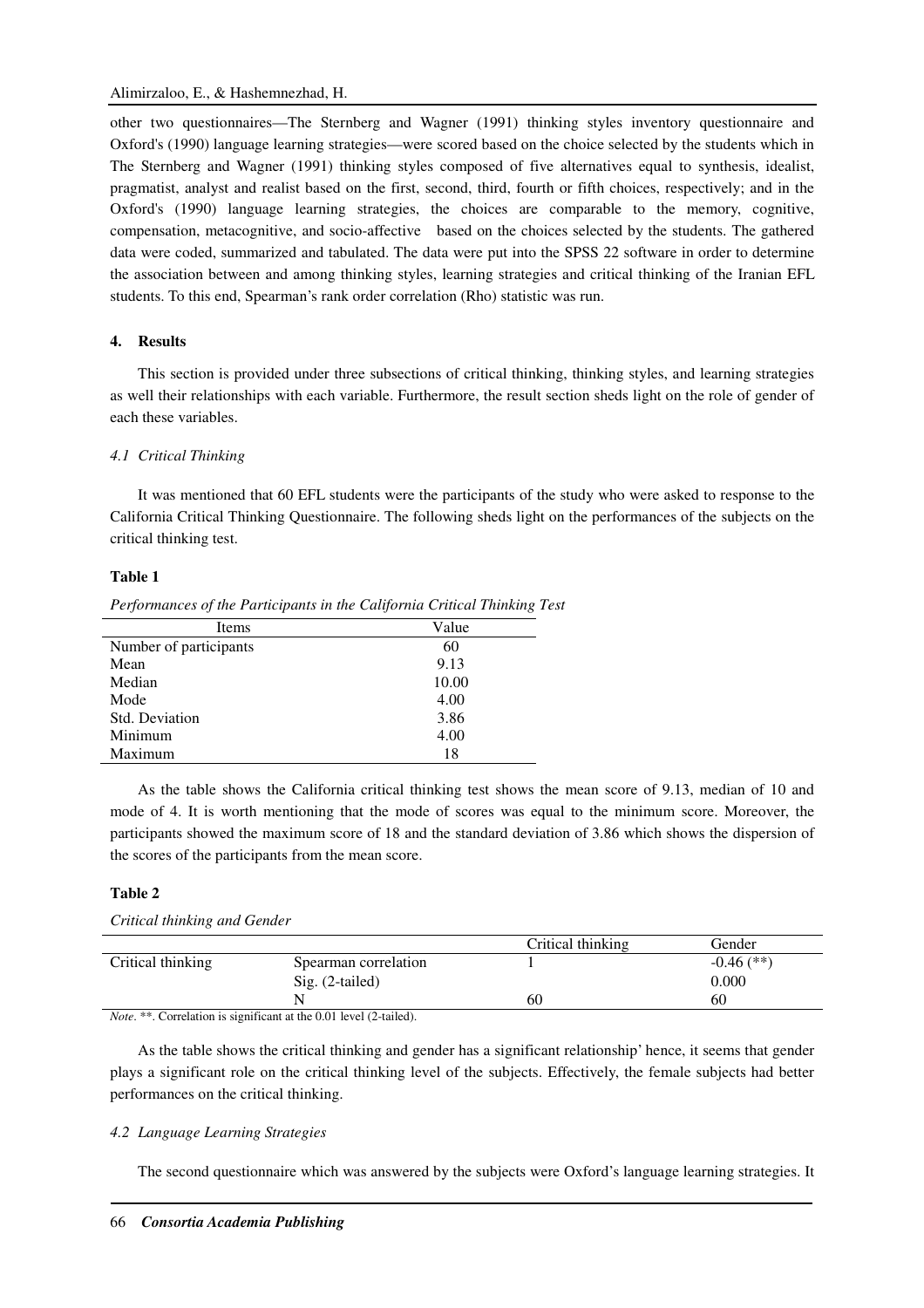was mentioned that the language learning strategies test which was utilized in this study has composed of five alternatives comparable with the strategies the subjects inclined to. The following table illustrates the performances of the subjects in this test.

## **Table 3**

|          |    | Minimum | Maximum | Mean  | Std. Deviation |  |
|----------|----|---------|---------|-------|----------------|--|
| Never    | 60 | 00.00   | 18.00   | 5.60  | 4.92           |  |
| Sometime | 60 | 4.00    | 34.00   | 11.80 | 7.18           |  |
| Usually  | 60 | .00.    | 27.00   | 11.86 | 6.93           |  |
| Often    | 60 | 9.00    | 27.00   | 16.46 | 4.82           |  |
| Always   | 60 | .00.    | 25.00   | 14.26 | 6.96           |  |

*Language Learning Strategies and Performances of the Participants* 

The table shows the minimum, maximum, mean and standard deviation of the diverse choices. As it shows the first choice had the mean of 5.60, the second one, the mean of 11.80, the third one the mean of 11.86, the fourth one the mean of 16.46 and the fifth one the mean of 14.26. A look at the table shows that the fourth choice had the most selection by the subjects.

This study also tries to determine the correlation between language learning strategies and gender. To this end, Spearman Correlation Coefficient was run in the SPSS22 and the following results were achieved.

#### **Table 4**

*Language Learning Strategies and Gender* 

|                                                   |                          | Language Learning Strategies Gender |      |
|---------------------------------------------------|--------------------------|-------------------------------------|------|
| Language Learning Strategies Spearman correlation |                          |                                     |      |
|                                                   | $\text{Sig.}$ (2-tailed) |                                     | 0.44 |
|                                                   |                          | 60                                  | 60   |

The result of the Spearman correlation shows that gender plays a neutral role on the language learning strategies of the subjects.

#### *4.3 Thinking Styles*

The third questionnaire which was answered by the participants was The Sternberg and Wagner (1991) thinking styles inventory questionnaire. This questionnaire as the previous one was Likert scale with five alternatives of never, sometimes, usually, often and always equal to synthesis, idealist, pragmatist, analyst and realist respectively. The following table shows the performances of the subjects in this test:

#### **Table 5**

|          |    | Minimum | Maximum | Mean  | Std. Deviation |
|----------|----|---------|---------|-------|----------------|
| Never    | 60 |         | 10.00   | 3.86  | 2.23           |
| Sometime | 60 | 4.00    | 29.00   | 13.33 | 7.47           |
| Usually  | 60 |         | 30.00   | 17.20 | 7.61           |
| Often    | 60 | 9.00    | 33.00   | 20.46 | 6.59           |
| Always   | 60 | 00.00   | 23.00   | 10.20 | 6.06           |

*Thinking Styles and Performances of the Participants* 

The table shows that the fourth one was the most selected choice by the subjects which indicated to the prominence of analysis thinking style among the subjects. Effectively, the first choice which is comparable to the synthesis orientation was the least selected choice. Furthermore, the first and the fifth choices which are comparable to the idealist and realist orientations were neither high nor low in the participants.

This study also tries to determine the relations between thinking styles and the gender of the subjects. To this end, as the previous sections, Spearman correlation was run in the SPSS 22 which resulted into significant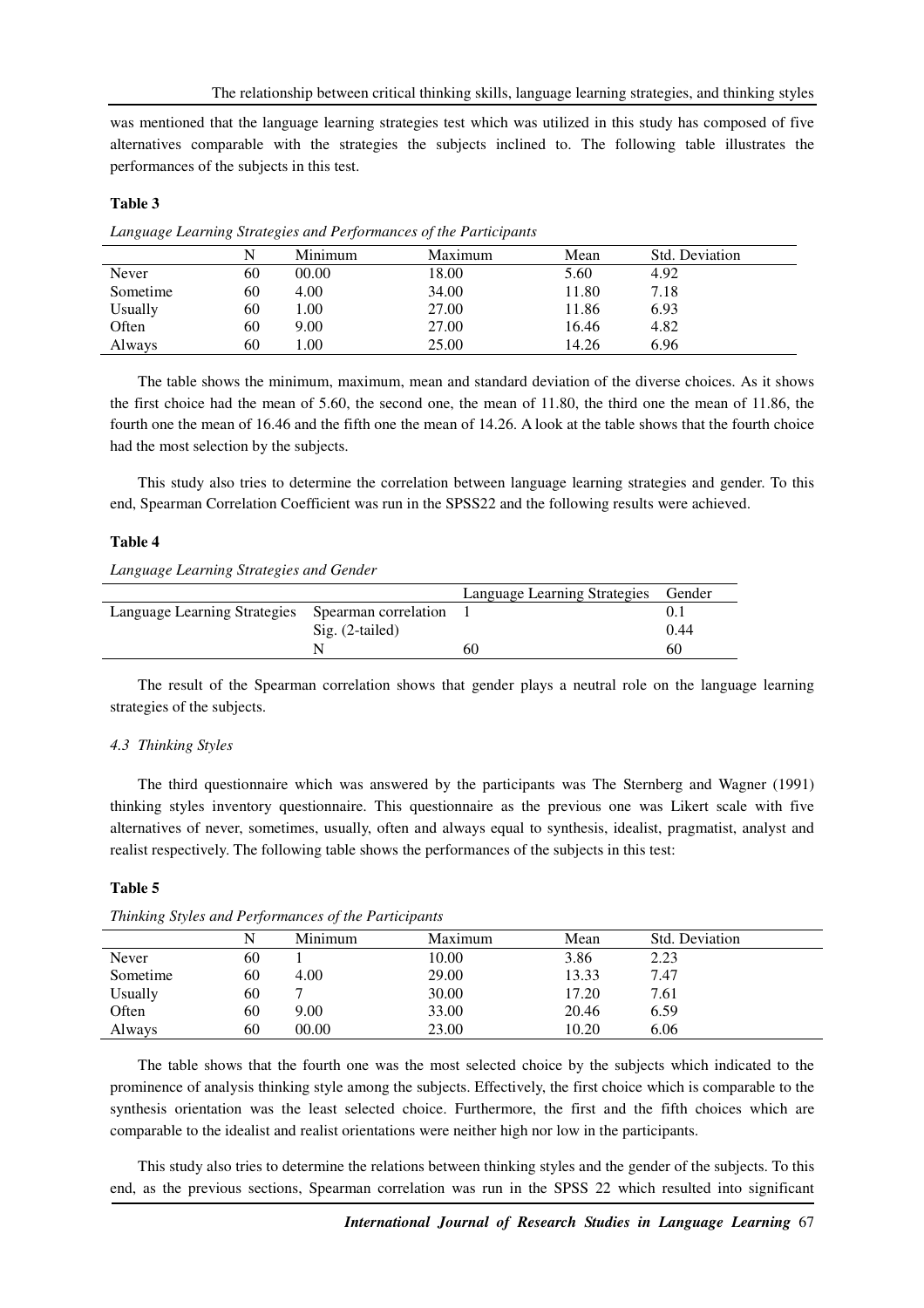relation. It means that gender a determining factor on the tendency of the critical thinking styles of the subjects.

## **Table 6**

*Thinking Styles and Gender* 

|                 |                                                               | <b>Thinking Styles</b> | Gender       |
|-----------------|---------------------------------------------------------------|------------------------|--------------|
| Thinking Styles | Spearman correlation                                          |                        | $-0.37$ (**) |
|                 | $Sig. (2-tailed)$                                             |                        | 0.03         |
|                 |                                                               | 60                     | 60           |
|                 | $Mata ** Correlation is consistent with 0.01 level (2 to 10)$ |                        |              |

*Note*. \*\*. Correlation is significant at the 0.01 level (2-tailed).

Hence, the correlation between thinking styles and gender is significant at 0.01 level.

#### *4.4 Critical Thinking and Language Learning Strategies*

One of the aims of the present study was to determine the relationship between critical thinking and language learning strategies of the Iranian EFL students. Effectively, the results of the both tests were put in the SPSS 22 and were analyzed utilizing Spearman Rho correlation Coefficient. The following table sheds light on the results of the Spearman correlation.

# **Table 7**

*Critical Thinking and Language Learning Strategies: Correlation Coefficient* 

|                   |                                                                     | Critical Thinking | Language Learning Strategies |
|-------------------|---------------------------------------------------------------------|-------------------|------------------------------|
| Critical Thinking | Spearman correlation                                                |                   | $0.33$ $(**)$                |
|                   | $\text{Sig.}$ (2-tailed)                                            |                   | 0.08                         |
|                   |                                                                     | 60                | 60                           |
|                   | ** Correlation is significant at the 0.01 level $(2 \text{ to } 1)$ |                   |                              |

. Correlation is significant at the 0.01 level (2-tailed).

As the table shows there is a significant relation between critical thinking and language learning strategies. Effectively, the results of the correlation were significant at 0.01 level. It means that the level of critical thinking and language learning strategies have positive and direct relationships.

#### *4.5 Critical Thinking and Thinking Styles*

The second aim of the present study was to determine the relationship between critical thinking and thinking styles. To this end, the results of the two tests of California Critical Thinking and Sternberg and Zhang (1991) thinking styles inventory questionnaire were put on the SPSS 22 and Correlation Coefficient was run which resulted into non-significant relationship between the two variables.

## **Table 8**

*Critical Thinking and Thinking Styles: Correlation Coefficient* 

|                   |                      | Critical Thinking | Thinking Styles |  |
|-------------------|----------------------|-------------------|-----------------|--|
| Critical Thinking | Spearman correlation |                   |                 |  |
|                   | $Sig. (2-tailed)$    |                   | 0.17            |  |
|                   |                      | 60                | 60              |  |

Hence, the level of critical thinking and the tendencies of the thinking styles in the Iranian EFL students seem to be uncorrelated.

## *4.6 Thinking Styles and Language Learning Strategies*

The third aims of the present study were to determine the relationship between thinking styles and language learning strategies. To this end, in the same vein with the previous sections Spearman Correlation Coefficient was run as the table shows: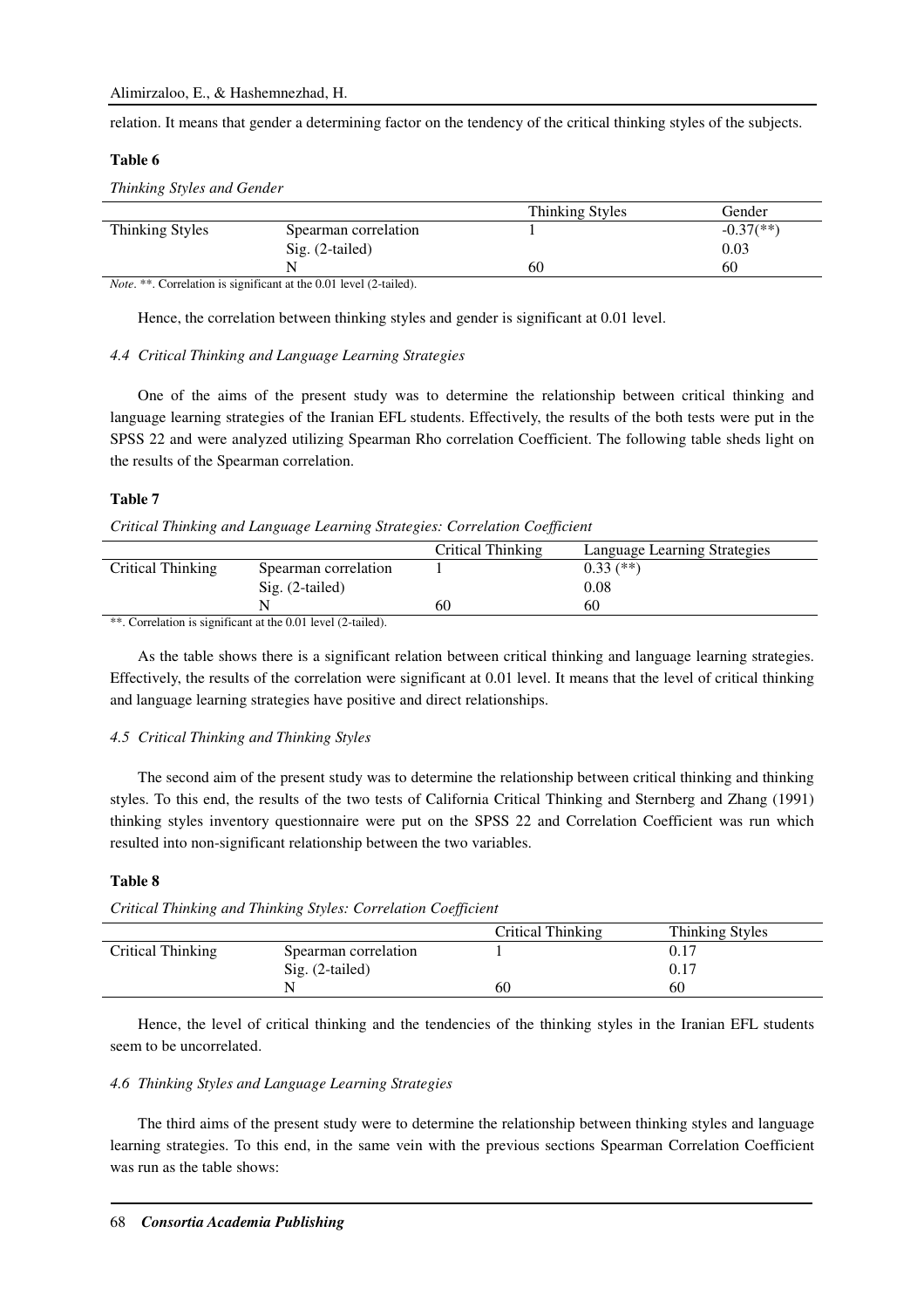| Language Learning Strategies and Thinking Styles: Correlation Coefficient |                      |    |        |  |  |  |  |
|---------------------------------------------------------------------------|----------------------|----|--------|--|--|--|--|
| Thinking Styles<br>Critical Thinking                                      |                      |    |        |  |  |  |  |
| Critical Thinking                                                         | Spearman correlation |    | $-0.1$ |  |  |  |  |
|                                                                           | $Sig. (2-tailed)$    |    | 0.93   |  |  |  |  |
|                                                                           |                      | 60 | 60     |  |  |  |  |

*Language Learning Strategies and Thinking Styles: Correlation Coefficient* 

As the table shows there is a non-significant relationship between languages learning strategies and thinking styles. It seems that language learning strategies and critical thinking had a similar behavior in which both of them had significant relationship with each other and non-significant relationship with thinking styles. The following section summarizes the results and provides some bases to pave the way for answering the raised questions of the study.

## *4.7 Critical Thinking, Thinking Styles and Language Learning Strategies*

One of the aims of this study was to determine the correlation among three variables of critical thinking, thinking styles and language learning strategies. The previous sections indicated that, on one hand, there is significant relationship between critical thinking and language learning strategies and on the other hand there is a significant relation between language learning strategies and thinking styles; however, a non-significant relation was found between critical thinking and thinking styles. In order to have more dependable results multiple regression analysis was performed in SPSS 22 to determine the relation among these three variables. The following sheds light on the results of this statistic. Table 9 shows that there is a constant and relatively significant relation between the three variables.

#### **Table 9**

**Table 8** 

*Critical Thinking, Language Learning Strategies and Thinking Styles: Multiple Correlation Coefficient* 

| Model | . .                     | 110F<br>uaic<br>. . | square<br>tuste<br>ᆪ | Estimate<br>-std<br>the<br>Error<br>. 01 |
|-------|-------------------------|---------------------|----------------------|------------------------------------------|
| . .   | 470 <sup>a</sup><br>− г | າາດ<br>J.44J        | 0.202                | $\sim$ $\sim$<br>/L/                     |

Considering the results of the second table which was provided by the multiple regression analysis in SPSS shows that the relation between these three variables is significant.

## **Table 10**

*Critical Thinking, Language Learning Strategies and Thinking Styles: Multiple Correlation Coefficient* 

| Model |            | Sum of Squares | df | Mean Square |       | Sig. |  |
|-------|------------|----------------|----|-------------|-------|------|--|
|       | Regression | 201.617        |    | 100.809     | 8.484 | .001 |  |
|       | Residual   | 677.316        |    | 1.883       |       |      |  |
|       | Total      | 878.933        | 59 |             |       |      |  |

#### **5. Discussion**

The main thrust of the presents study was to determine the relationship between the three variables of critical thinking, language learning strategies and thinking styles. As the above sections of this chapter indicated the role of gender was also investigated in order to present more dependable results. It was shown that gender was a crucial factor for critical thinking and thinking styles. It may indicate the fact that critical thinking and thinking styles have something in common which are determined to some degree by the biological gender. Critical thinking is a complicated mental activity which demands higher levels of cognitive skills in dealing with diverse problems especially in solving problems, making decisions as well as making inferences. Mitrevski and Zajkov (2012, p. 14) argue that critical thinking demands the following:

 $\triangleright$  Raising vital questions and problems, formulating them clearly and precisely;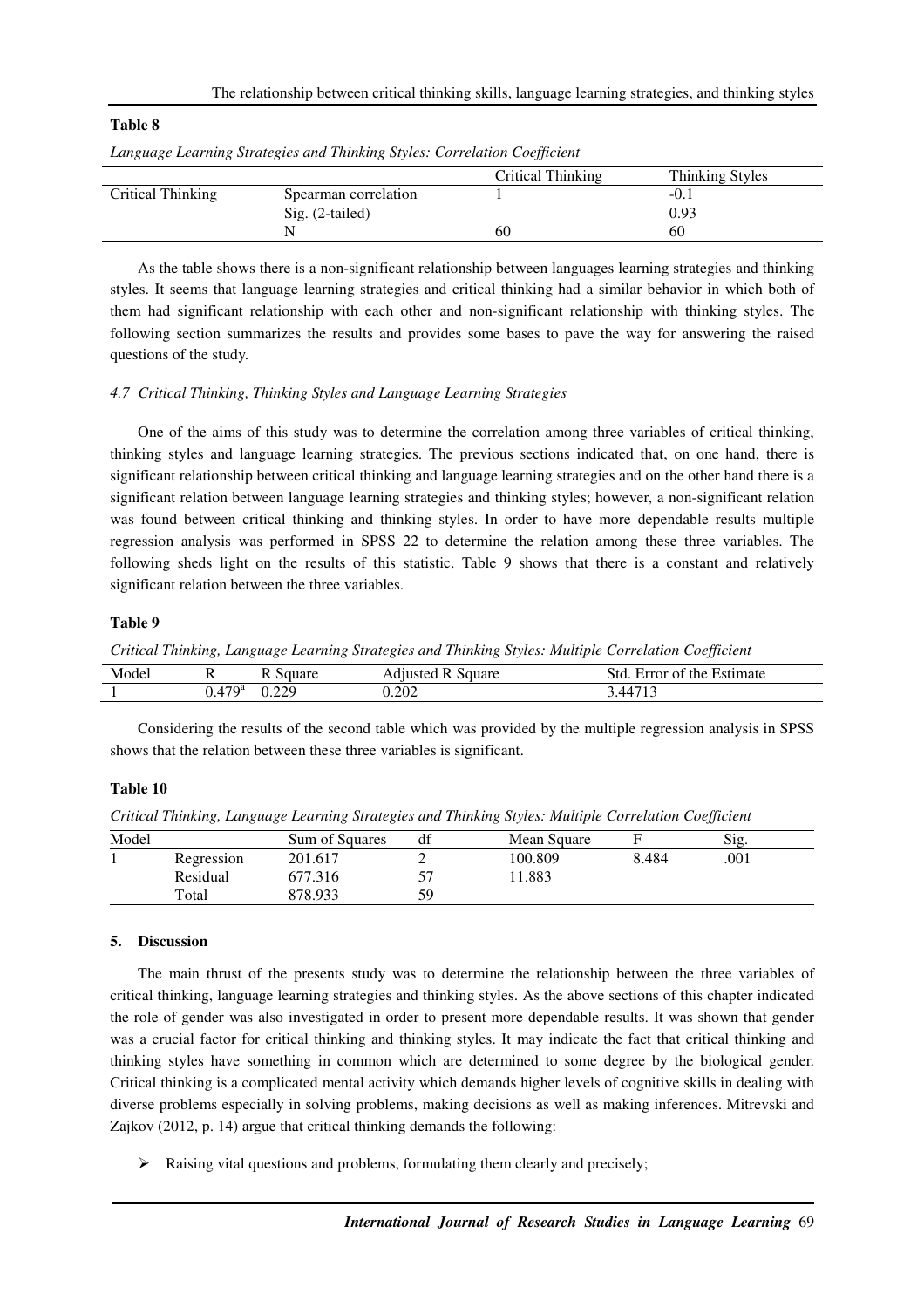- $\triangleright$  Gathering and assessing relevant information, using abstract ideas to interpret it effectively;
- $\triangleright$  Coming to well-reasoned conclusions and solutions, testing them against relevant criteria and standards;
- $\triangleright$  Thinking open-mindedly within alternative systems of thought, recognizing and assessing, as need be, their assumptions, implications, and practical consequences;
- $\triangleright$  Communicating effectively with others in figuring out solution to complex problems.

The aforementioned issues highlight the tenets of critical discourse analysis, but what its relation with gender is. Considering the review of literature shows that there are some differences between females and males in different problem solving tasks. For example, Graybill (1975) argue that gender plays a crucial role in problem-solving tasks, in which men outperform in logical thinking ability.

Considering the review of literature in terms of the relation between thinking styles and gender shows that men have the propensity to rely heavily on their right-hemisphere style items in processing information whereas women prefers an integrated style from the both hemispheres in processing information. Hence, the both critical thinking and thinking styles are the cognitive-related issues which have significance relation with gender.

Language learning strategies, according to Oxford (1990), are particular actions taken by the subjects in order to resolve their learning task and make it easier, faster, and adaptable to new situations of language learning and use. Effectively, language learning strategies seem to be among the adventitious characteristics of human beings which are learnable and not natural. Literature review shows complicated findings regarding the relation between gender and language learning strategies in which some studies indicated to significant relations (e.g. Dongyue, 2004; Kaylani, 1996) and in some others the blurred results were achieved (e.g. Dadour & Robbins, 1996). As it was mentioned non-significant relationship was found between language learning strategies and gender.

One of the purposes of the present study was to determine the relationships between critical thinking and language learning strategies which resulted into significant correlation. The gathered data indicated that 80% of the subjects used the compensation and socio-affective strategies. Furthermore, the data showed that these 80% had the highest level of critical thinking. The results of the Spearman correlation coefficient also indicated to the significant relationship between these two variables. In effect, the cognitive strategy was not selected by the students at all. The memory strategy was selected by 7% of the subjects and the metacognitive strategy by 13% of the subjects. Effectively, the subjects with the memory and metacognitive strategy's preferences were also achieved the lowest score in the critical thinking test. Hence, the results of the relation between critical thinking and language learning strategies are in harmony with the findings of Nikoopour, Farsani and Nasiri (2011) who argue that there is a significant relationship between language learning strategies and critical thinking. However, the findings of the present study, contrary to the findings of Nikoopour, Farsani and Nasiri (2011), found a positive and strong relationship between critical thinking and compensation and socio-affective strategies and also a non-significant relationship between memory, cognitive and metacognitive language learning strategies. Furthermore, the results of the study contradicted the findings of Nosratinia, Asiabar, and Sarabchian (2014) who argue that the memory strategy is the best indicator of critical thinking since memory strategy was not selected at all by the participants of the present study.

The first question of this study was

#### *Are there any relationship between critical thinking and language learning strategies?*

This study was answered and the first hypothesis which states there is a relationship between critical thinking and language learning strategies was supported.

The second purpose of this study was to determine the relationship between critical thinking and thinking styles of the Iranian EFL Students. In terms of the five choices of the thinking styles which are comparable with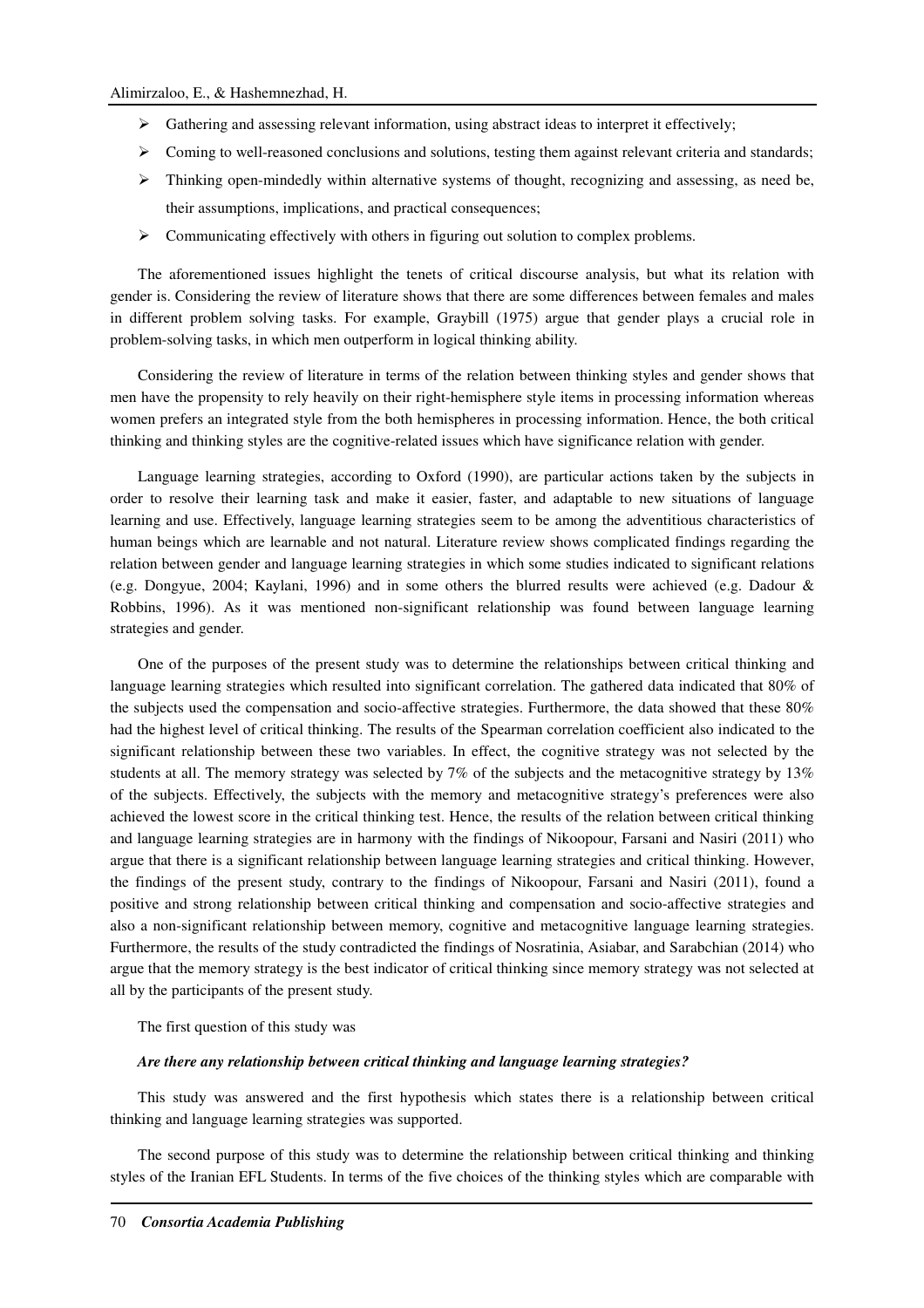the five thinking styles of synthesis, idealist, pragmatist, analyst and realist, it was found that 40% of the subjects were analyst, 20% pragmatist, 13% idealist, 13% synthesis and 7% realist. Effectively, the highest score on critical thinking test was related to the subjects whose thinking style' preference was revealed to be idealist. Hence, in determining the correlation between critical thinking and thinking style, Spearman correlation coefficient was run which resulted into non-significant relation between the variables. Hence, the result of this part of the study contradicted the findings of Abdi (2012) who argues that that there is a significance relationship between thinking styles and critical thinking skills.

The second question of this study was:

#### *Are there any relationship between critical thinking and thinking styles?*

This study was also answered and through which the second hypothesis which states there is a relationship between critical thinking and thinking styles was rejected.

The third purpose of the study was to determine the relationship between language learning strategies and thinking styles. To this end, Spearman Correlation Coefficient was run which showed that there is a significant and positive relationship between thinking styles and language learning strategies. Hence, the results of this study is in line with the findings of Ahmadi, Gorjani, and Pazhakh (2014) who argue that there is a significance relationship between thinking styles and use of language learning strategies. Moreover, this study supported the findings of KhodaeBalestane, Hashemnezhad, and Javidi (2013) whose study indicated to a statistically significant relationship between the two sets of measures. In effect, it was found that thinking styles and language learning strategies have positive correlation with gender.

Hence, the third question of this study was

## *Are there any relationship between thinking styles and language learning strategies?*

This study was answered and the third hypothesis which states that there is a relationship between language learning strategies and thinking styles was supported.

Finally the fourth question was to provide some bases for answering the forth question:

#### *Are there any relationship between thinking styles, critical thinking and language learning strategies?*

The results of the study indicated that critical thinking has a significant, direct and positive relation with learning strategies and learnings strategies has also a significant and positive relation with the thinking styles; whereas, non-significant relation was found between critical thinking and thinking style. Hence, in order to answer the fourth question multiple regression analysis was performed which resulted into significant relationship among the three variables. Effectively, the fourth hypothesis which stated there is a relationship between critical thinking, language learning strategies and thinking styles was finally supported.

#### *5.1 Pedagogical Implications*

This study as many studies on the field of education have some implications for teaching and learning. There is no doubt regarding the significant role of critical thinking on fostering the academic achievements of the students Furthermore, Critical thinking is fundamental in literacy skills. Furthermore, thinking styles as the third variables of the present study seem to influence the process of language learning especially in the literacy skills.

Considering the aforementioned issues, there is no doubt regarding the significant implications of this study for language teachers, language learners as well as for course designers or curriculum developers to implement the results of this study in the courses they presented to the learners in order to design and develop their materials in course with fostering the critical thinking, thinking styles and language learning strategies which seem to be indicators of learning achievements which especially influence the learners' literacy skills. Hence,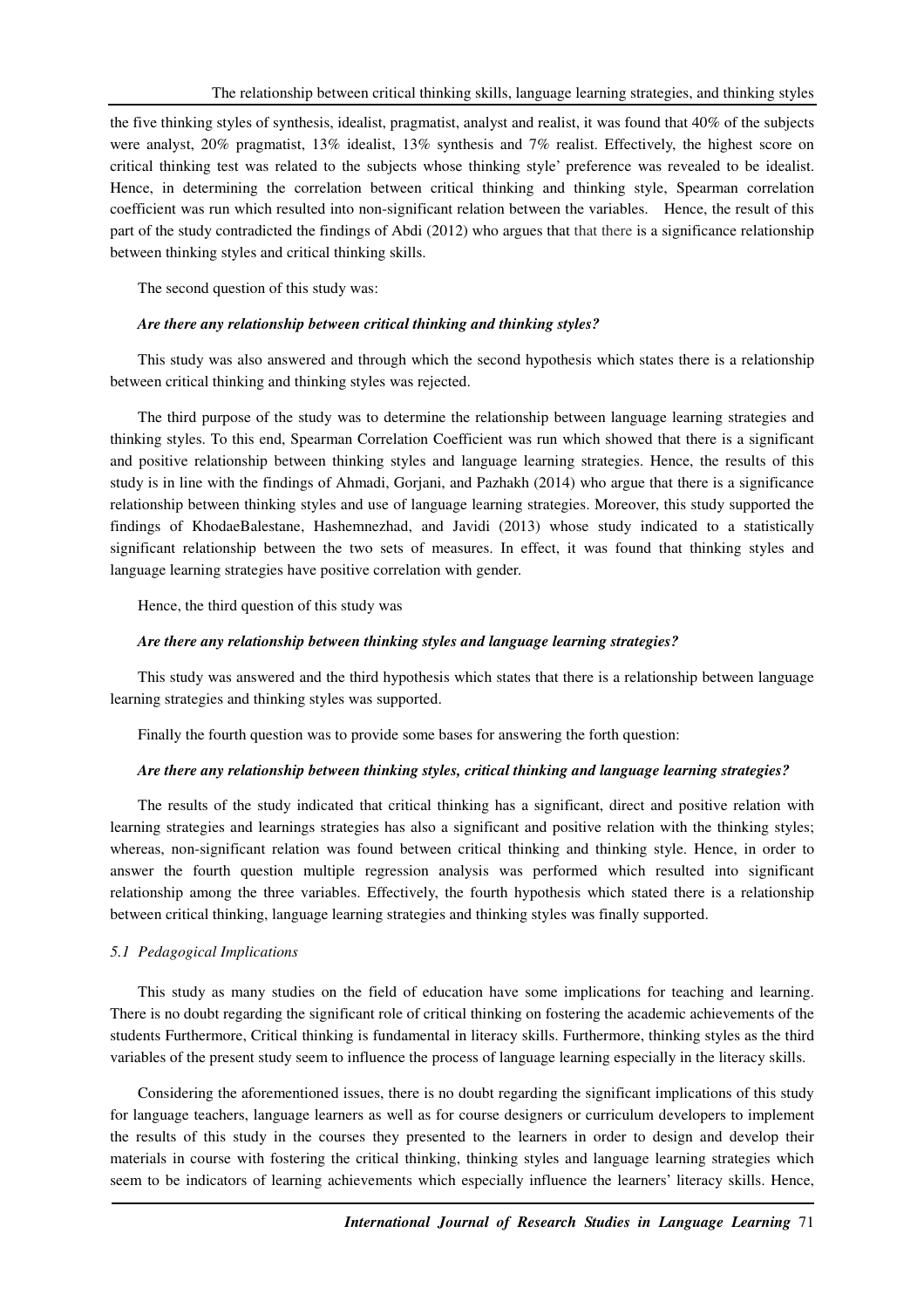these three variables need to be fostered simultaneously since there are significant relationships between them which may mutate the academic life of the students and especially the language learners.

# **6. References**

- Abdi, A. (2012). A study on the relationship of thinking styles of students and their critical thinking skills. *Procedia - Social and Behavioural Sciences*, *47*, 1719-1723. http://dx.doi.org/10.1016/j.sbspro.2012.06.889
- Bailin, S., Case, R., Coombs, J. R., & Daniels, L. B. (1999). Conceptualizing critical thinking. *Journal of Curriculum Studies*, *31*(3), 285–302. http://dx.doi.org/10.1080/002202799183133
- Bransford, J. D., Brown, A. L. & Cocking, R.R. (2000). *How people learn*. Washington, D.C.: National Academy Press.
- Cano, J. (1993). An assessment of the level of cognitive performance and critical thinking ability of selected agricultural education students. *Journal of Agricultural Education*, *34*(2), 25-30. http://dx.doi.org/10.5032/jae.1993.02025
- Cano, J. (1999). The relationship between learning style, academic major, and academic performance of college students. *Journal of Agricultural Education*, *40*(1), 30 - 37. http://dx.doi.org/10.5032/jae.1999.01030
- Cano, J., & Garton, B. L. (1994). The relationship between agriculture pre-service teachers' learning styles and performance in a methods of teaching agriculture course. *Journal of Agricultural Education*, *35*(2), 6-10. http://dx.doi.org/10.5032/jae.1994.02006
- Cano, J., & Martinez, C. (1991). The relationship between cognitive performance and critical thinking abilities among selected agricultural education students. *Journal of Agricultural Education*, *32*(1), 24-29. http://dx.doi.org/10.5032/jae.1991.01024
- Cano, J., & Metzger, S. (1995). The relationship between learning style and levels of cognition of instruction of horticulture teachers. *Journal of Agricultural Education*, *23*(2), 36-42. http://dx.doi.org/10.5032/jae.1995.02036
- Curry, L. (1983). *An organization of learning styles theory and constructs*. Paper presented at the Annual Meeting of the American Educational Research Association, Montreal, Quebec.
- Dadour, E. S., & Robbins, J. (1996). University-level studies using strategy instruction to improve speaking ability in Egypt and Japan. In R. Oxford (Ed.), *Language learning strategies around the world: Cross-cultural perspectives* (pp. 157-166). Manoa: University of Hawaii Press.
- Dongyue, L. (2004). EFL proficiency, gender and language learning strategy use among a group of Chinese technological institute English majors. *Arecls E-Journal*, *1*(A5).
- Dyer, J. E. (1995). *Effects of teaching approach on achievement, retention, and problem solving ability of Illinois agricultural education students with varying learning styles*. Unpublished doctoral dissertation, University of Illinois at Urbana-Champaign.
- Dyer, J. E., & Osborne, E. W. (1996a). Effects of teaching approach on achievement of agricultural education students with varying learning styles. *Journal of Agricultural Education*, *37*(3), 43-51. http://dx.doi.org/10.5032/jae.1996.03043
- Dyer, J. E., & Osborne, E. W. (1996b). Effects of teaching approach on problem solving ability of agricultural education students with varying learning styles. *Journal of Agricultural Education*, *37*(4), 38-45. http://dx.doi.org/10.5032/jae.1996.04038
- Ennis, R. H. (1985). A logical basis for measuring critical thinking skills. *Educational Leadership*, *43*(2), 44-48.
- Facione, P. A. (1990). *Critical thinking: A statement of expert consensus for purposes of educational assessment and instruction*. Millbrae: The California Academic Press.
- Garton, B. L., Spain, J. M., Lamberson, W. R., & Spiers, D. E. (1999). Learning styles, teaching performance and student achievement: A relational study. *Journal of Agricultural Education*, *40*(3), 11-20. http://dx.doi.org/10.5032/jae.1999.03011
- Graybill, L. (1975). Sex differences in problem solving ability. *Journal of Research in Science Teaching*, *12*, 341-346. http://dx.doi.org/10.1002/tea.3660120404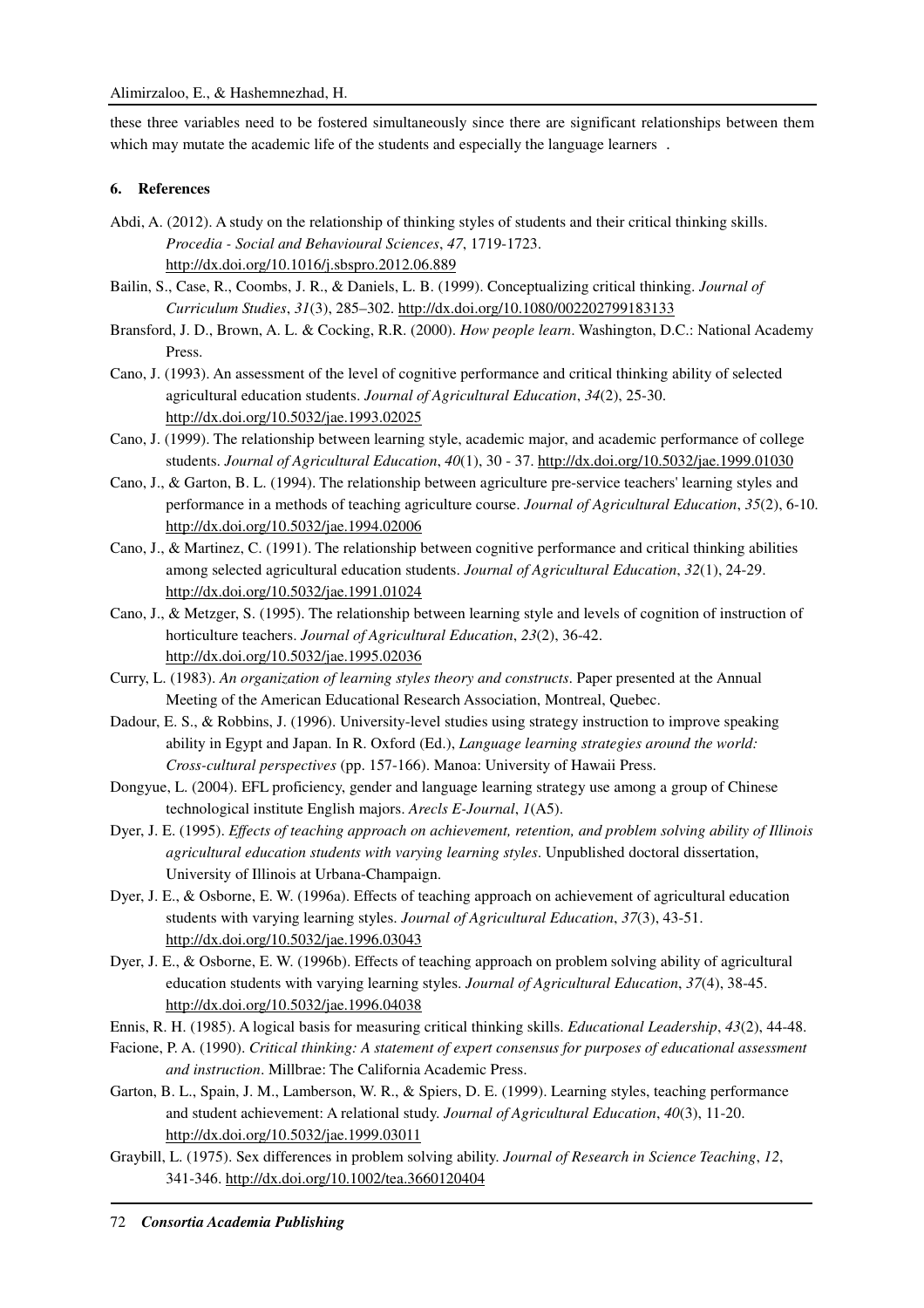- Grigorenko, E. L., & Sternberg, R. J. (1995). Thinking styles. In D. Saklofske &M. Zeidner (Eds.), *International handbook of personality and intelligence* (pp. 205– 229). New York, NY: Plenum. http://dx.doi.org/10.1007/978-1-4757-5571-8\_11
- Halpern, D. F. (1998). Teaching critical thinking for transfer across domains: Dispositions, skills, structure training, and metacognitive monitoring. *American Psychologist*, *53*(4), 449-455. http://dx.doi.org/10.1037/0003-066X.53.4.449
- Kaylani, C. (1996), The influence of gender and motivation of EFL learning strategy use in Jordan. In R. Oxford, (Ed.) *Language learning strategies around the world: Cross-cultural perspectives* (pp. 75-88). Honolulu: University of Hawai'i: Second Language Teaching and Curriculum Center.
- Khalili, H, & Soleimani, M. (2003). Determining the trust, credibility and norm scores of the California Critical Thinking Skills Test-Form B (TSTCC-B). *Journal of Babol University of Medical Sciences*, *2*, 84-90.
- Khodae Balestane, M., Hashemnezhad, H., & Javidi, S. (2013). The relationship between language learning strategies and thinking styles of Iranian EFL learners. *International Journal of Research Studies in Language Learning, 2*(4), 3-19. http://dx.doi.org/10.5861/ijrsll.2012.186
- Lewis, A., & Smith, D. (1993). Defining higher order thinking. *Theory into Practice*, *32*(3), 131-137. http://dx.doi.org/10.1080/00405849309543588
- Lipman, M. (1988). Critical thinking What can it be*? Educational Leadership*, *46*(1), 38–43.
- Lowy, N. (2013). Learning styles, critical thinking aptitudes, and immersion learning in physician assistant students. Unpublished Ph. D. thesis, Seton Hall University, NY, USA. Retrieved from http://scholarship.shu.edu/cgi/viewcontent.cgi?article=2929&context=dissertations
- McPeck, J. E. (1990). Critical thinking and subject specificity: A reply to Ennis. *Educational Researcher*, *19*(4), 10–12. http://dx.doi.org/10.3102/0013189X019004010
- Miller, A. (1987). Cognitive styles: An integrated model. *Educational Psychology*, *7*(4), 251–268. http://dx.doi.org/10.1080/0144341870070401
- Mitrevski, B., & Zajkov, O. (2012). Physics lab, critical thinking and gender differences. *Macedonian Physics Teacher*, *48*, 13-18.
- Mohammadi, H., & Alizadeh, K. (2014). An investigation of reliability and validity of strategy inventory for language learning among Iranian university students. *International Journal of English Language Teaching*, *1*(2), 53-63. http://dx.doi.org/10.5430/ijelt.v1n2p53
- Mohammadi, S. N., Heidari, F., & Niry, N. D. (2012). The Relationship between critical thinking ability and reading strategies used by Iranian EFL learners. *English Language Teaching*, *5*(10), 192-201. http://dx.doi.org/10.5539/elt.v5n10p192
- Myers, B. E., & Dyer, J. E. (2006). The influence of student learning styles on critical thinking skills. *Journal of Agricultural Education*, *47*(1), 43-52. http://dx.doi.org/10.5032/jae.2006.01043
- Naiman, N., Frohlich, M., Stern, H. H., & Todesco, A. (1978). *The good language learner. Research in Education Series*. Toronto: Ontario Institute for studies in Education.
- Negari, G. M., & Solaymani, M. (2013). The relationship among autonomy, thinking styles and language learning strategy use in Iranian EFL learners. *International Journal of Linguistics*, *5*(1), 332-347. http://dx.doi.org/10.5296/ijl.v5i1.3320
- Nikoopour, J., Farsani M., & Nasiri, M. (2010). On the relationship between critical thinking and language learning strategies among Iranian EF learners. *Journal of Technology and Education*, *3*,195-200.
- O'Malley, J. M., & Chamot, A. U. (1990). *Learning strategies in second language acquisition*. New York: the Press Syndicate of University of Cambridge. http://dx.doi.org/10.1017/CBO9781139524490
- Oxford, R., Lavin, R., & Crookall, D. (1989). Language learning strategies, the communicative approach, and their classroom implications. *Foreign Language Annals*, *22*, 29-39. http://dx.doi.org/10.1111/j.1944-9720.1989.tb03139.x
- Oxford, R. L. (1990). *Language learning strategies: What every teacher should know*. Boston: Heinle & Heinle.
- Park, G. P. (2011). The validation process of the SILL: A confirmatory factor analysis. *English Language Teaching*, *4*(4), 21-27. http://dx.doi.org/10.5539/elt.v4n4p21
- Rafi, M. S. (2012). Promoting critical pedagogy in language education. *International Research Journal of Arts &*